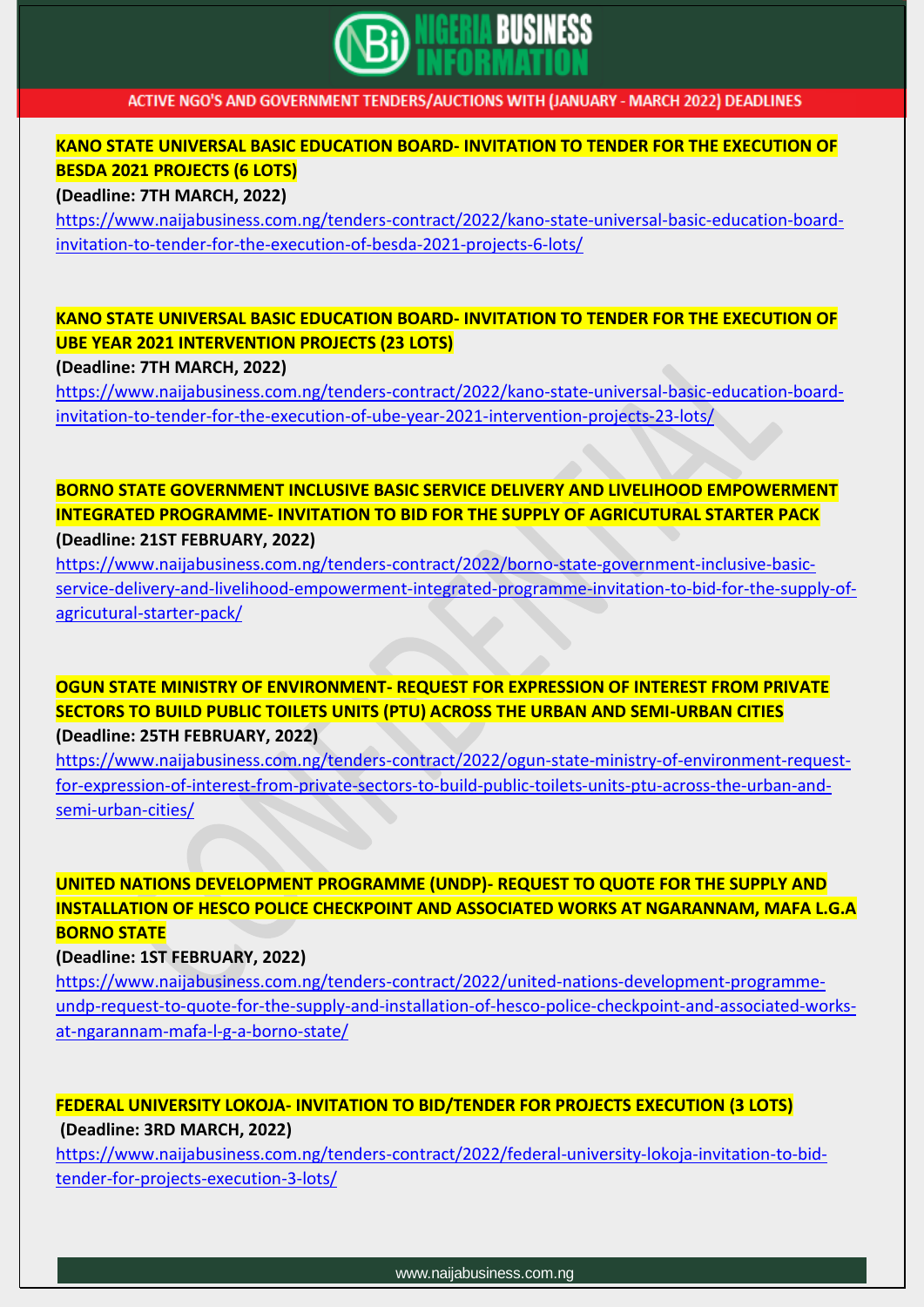

# **ACCELERATING NUTRITION RESULTS IN NIGERIA (ANRIN) PROJECT- REQUEST FOR EXPRESSION OF INTEREST FROM CONSULTANTS TO EVALUATE INNOVATIONS OF THE INTERVENTION PROJECTS**

#### **(Deadline: 10TH FEBRUARY, 2022)**

[https://www.naijabusiness.com.ng/tenders-contract/2022/accelerating-nutrition-results-in-nigeria-anrin](https://www.naijabusiness.com.ng/tenders-contract/2022/accelerating-nutrition-results-in-nigeria-anrin-project-request-for-expression-of-interest-from-consultants-to-evaluate-innovations-of-the-intervention-projects/)[project-request-for-expression-of-interest-from-consultants-to-evaluate-innovations-of-the-intervention](https://www.naijabusiness.com.ng/tenders-contract/2022/accelerating-nutrition-results-in-nigeria-anrin-project-request-for-expression-of-interest-from-consultants-to-evaluate-innovations-of-the-intervention-projects/)[projects/](https://www.naijabusiness.com.ng/tenders-contract/2022/accelerating-nutrition-results-in-nigeria-anrin-project-request-for-expression-of-interest-from-consultants-to-evaluate-innovations-of-the-intervention-projects/)

#### **EBONYI STATE GOVERNMENT- INVITATION TO BID FOR DISPOSAL/LEASE OF LAND SPACES AND BUILDING IN ABUJA, ABIA AND IMO STATES**

#### **(Deadline: 21ST FEBRUARY, 2022)**

[https://www.naijabusiness.com.ng/tenders-contract/2022/ebonyi-state-government-invitation-to-bid-for](https://www.naijabusiness.com.ng/tenders-contract/2022/ebonyi-state-government-invitation-to-bid-for-disposal-lease-of-land-spaces-and-building-in-abuja-abia-and-imo-states/)[disposal-lease-of-land-spaces-and-building-in-abuja-abia-and-imo-states/](https://www.naijabusiness.com.ng/tenders-contract/2022/ebonyi-state-government-invitation-to-bid-for-disposal-lease-of-land-spaces-and-building-in-abuja-abia-and-imo-states/)

### **NIGERIAN NATIONAL PETROLEUM CORPORATION (NNPC)- EXPRESSION OF INTEREST FOR THE PROVISION OF EXECUTIVE AIRCRAFT SPOT CHARTER SERVICES TO NNPC CORPORATE HEADQUARTERS, ABUJA**

#### **(Deadline: 14TH FEBRUARY, 2022)**

[https://www.naijabusiness.com.ng/tenders-contract/2022/nigerian-national-petroleum-corporation-nnpc](https://www.naijabusiness.com.ng/tenders-contract/2022/nigerian-national-petroleum-corporation-nnpc-expression-of-interest-for-the-provision-of-executive-aircraft-spot-charter-services-to-nnpc-corporate-headquarters-abuja/)[expression-of-interest-for-the-provision-of-executive-aircraft-spot-charter-services-to-nnpc-corporate](https://www.naijabusiness.com.ng/tenders-contract/2022/nigerian-national-petroleum-corporation-nnpc-expression-of-interest-for-the-provision-of-executive-aircraft-spot-charter-services-to-nnpc-corporate-headquarters-abuja/)[headquarters-abuja/](https://www.naijabusiness.com.ng/tenders-contract/2022/nigerian-national-petroleum-corporation-nnpc-expression-of-interest-for-the-provision-of-executive-aircraft-spot-charter-services-to-nnpc-corporate-headquarters-abuja/)

#### **NIGERIAN PIPELINES AND STORAGE COMPANY LIMITED (NPSC)- INVITATION TO BID FOR THE PROVISION OF SECURITY SERVICES AT NIGERIAN PIPELINES AND STORAGE COMPANY LOCATIONS NATIONWIDE (Deadline: 3RD FEBRUARY, 2022)**

https://www.naijabusiness.com.ng/tenders-contract/2022/nigerian-pipelines-and-storage-companylimited-npsc-invitation-to-bid-for-the-provision-of-security-services-at-nigerian-pipelines-and-storagecompany-locations-nationwide/

### **PALLADIUM - REQUEST FOR QUOTE FOR THE PROVISION OF LOGISTIC SUPPORT FOR COMMUNITY OUTREACHES (2 LOTS)**

#### **(Deadline: 30TH JANUARY, 2022)**

[https://www.naijabusiness.com.ng/tenders-contract/2022/palladium-request-for-quote-for-the-provision](https://www.naijabusiness.com.ng/tenders-contract/2022/palladium-request-for-quote-for-the-provision-of-logistic-support-for-community-outreaches-2-lots/)[of-logistic-support-for-community-outreaches-2-lots/](https://www.naijabusiness.com.ng/tenders-contract/2022/palladium-request-for-quote-for-the-provision-of-logistic-support-for-community-outreaches-2-lots/)

### **PALLADIUM/USAID INTEGRATED HEALTH PROGRAM (IHP)- REQUEST FOR APPLICATION (RFA) TO EXPAND THE HEALTH INSURANCE COVERAGE TO THE INFORMAL SECTOR AND ACHIEVE PROGRESS TOWARDS UNIVERSAL HEALTH COVERAGE (UHC)**

**(Deadline: 3RD FEBRUARY, 2022)**

[https://www.naijabusiness.com.ng/tenders-contract/2022/palladium-usaid-integrated-health-program](https://www.naijabusiness.com.ng/tenders-contract/2022/palladium-usaid-integrated-health-program-ihp-request-for-application-rfa-to-expand-the-health-insurance-coverage-to-the-informal-sector-and-achieve-progress-towards-universal-health-coverage-uh/)[ihp-request-for-application-rfa-to-expand-the-health-insurance-coverage-to-the-informal-sector-and](https://www.naijabusiness.com.ng/tenders-contract/2022/palladium-usaid-integrated-health-program-ihp-request-for-application-rfa-to-expand-the-health-insurance-coverage-to-the-informal-sector-and-achieve-progress-towards-universal-health-coverage-uh/)[achieve-progress-towards-universal-health-coverage-uh/](https://www.naijabusiness.com.ng/tenders-contract/2022/palladium-usaid-integrated-health-program-ihp-request-for-application-rfa-to-expand-the-health-insurance-coverage-to-the-informal-sector-and-achieve-progress-towards-universal-health-coverage-uh/)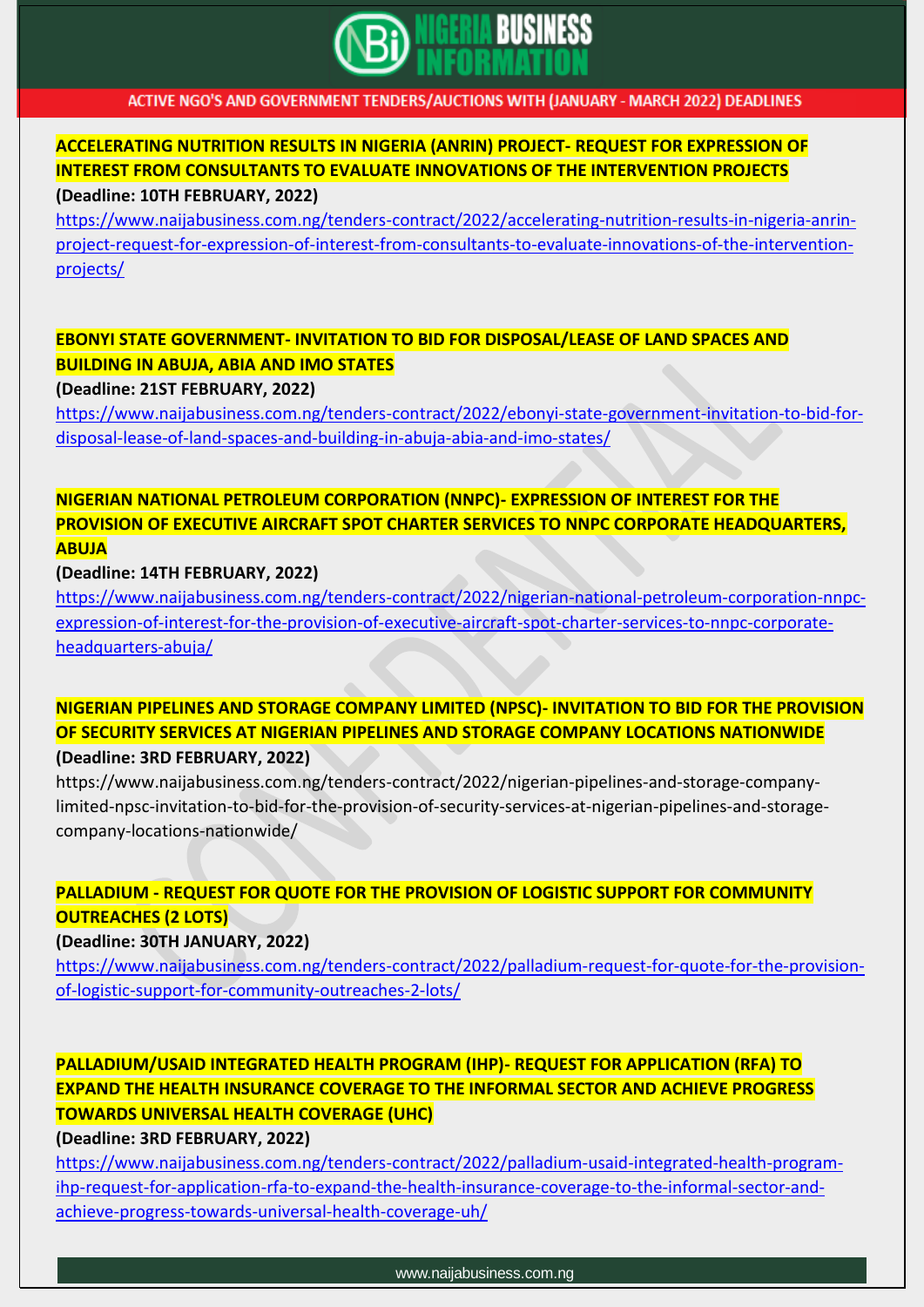

### **BENNIS STRATEGIC SERVICES NIGERIA LTD- INVITATION TO PUBLIC AUCTION OF ASSETS (Deadline: 29TH JANUARY, 2022)**

[https://www.naijabusiness.com.ng/opportunities/auction/2022/bennis-strategic-services-nigeria-ltd](https://www.naijabusiness.com.ng/opportunities/auction/2022/bennis-strategic-services-nigeria-ltd-invitation-to-public-auction-of-assets/)[invitation-to-public-auction-of-assets/](https://www.naijabusiness.com.ng/opportunities/auction/2022/bennis-strategic-services-nigeria-ltd-invitation-to-public-auction-of-assets/)

### **UNIVERSITY OF IBADAN- INVITATION FOR EXPRESSION OF INTEREST TO APPOINT EXTERNAL AUDITORS (Deadline: 3RD MARCH, 2022)**

[https://www.naijabusiness.com.ng/tenders-contract/2022/university-of-ibadan-invitation-for-expression](https://www.naijabusiness.com.ng/tenders-contract/2022/university-of-ibadan-invitation-for-expression-of-interest-to-appoint-external-auditors/)[of-interest-to-appoint-external-auditors/](https://www.naijabusiness.com.ng/tenders-contract/2022/university-of-ibadan-invitation-for-expression-of-interest-to-appoint-external-auditors/)

#### **UNITED NATIONS DEVELOPMENT PROGRAMME (UNDP)- REQUEST TO QUOTE FOR THE PERIMETER FENCE AND GENERATOR HOUSE AT HEALTH CLINIC AT NGARANNAM, MAFA LGA, BORNO STATE (Deadline: 31ST JANUARY, 2022)**

[https://www.naijabusiness.com.ng/tenders-contract/2022/united-nations-development-programme](https://www.naijabusiness.com.ng/tenders-contract/2022/united-nations-development-programme-undp-request-to-quote-for-the-perimeter-fence-and-generator-house-at-health-clinic-at-ngarannam-mafa-lga-borno-state/)[undp-request-to-quote-for-the-perimeter-fence-and-generator-house-at-health-clinic-at-ngarannam-mafa](https://www.naijabusiness.com.ng/tenders-contract/2022/united-nations-development-programme-undp-request-to-quote-for-the-perimeter-fence-and-generator-house-at-health-clinic-at-ngarannam-mafa-lga-borno-state/)[lga-borno-state/](https://www.naijabusiness.com.ng/tenders-contract/2022/united-nations-development-programme-undp-request-to-quote-for-the-perimeter-fence-and-generator-house-at-health-clinic-at-ngarannam-mafa-lga-borno-state/)

### **NIGERIAN PETROLEUM DEVELOPMENT COMPANY LIMITED (NPDC) - INVITATION TO TENDER FOR THE PROVISION OF 2000HP HEAVY DUTY LAND RIG SERVICES FOR HER CAMPAIGN**

#### **(Deadline: 11TH MARCH, 2022)**

[https://www.naijabusiness.com.ng/tenders-contract/2022/nigerian-petroleum-development-company](https://www.naijabusiness.com.ng/tenders-contract/2022/nigerian-petroleum-development-company-limited-npdc-invitation-to-tender-for-the-provision-of-2000hp-heavy-duty-land-rig-services-for-her-campaign/)[limited-npdc-invitation-to-tender-for-the-provision-of-2000hp-heavy-duty-land-rig-services-for-her](https://www.naijabusiness.com.ng/tenders-contract/2022/nigerian-petroleum-development-company-limited-npdc-invitation-to-tender-for-the-provision-of-2000hp-heavy-duty-land-rig-services-for-her-campaign/)[campaign/](https://www.naijabusiness.com.ng/tenders-contract/2022/nigerian-petroleum-development-company-limited-npdc-invitation-to-tender-for-the-provision-of-2000hp-heavy-duty-land-rig-services-for-her-campaign/)

#### **EBONYI STATE GOVERNMENT OF NIGERIA- EXPRESSION OF INTEREST FOR THE MANAGEMENT SERVICES (25 LOTS)**

#### **(Deadline: 15TH FEBRUARY, 2022)**

[https://www.naijabusiness.com.ng/tenders-contract/2022/ebonyi-state-government-of-nigeria](https://www.naijabusiness.com.ng/tenders-contract/2022/ebonyi-state-government-of-nigeria-expression-of-interest-for-the-management-services-25-lots/)[expression-of-interest-for-the-management-services-25-lots/](https://www.naijabusiness.com.ng/tenders-contract/2022/ebonyi-state-government-of-nigeria-expression-of-interest-for-the-management-services-25-lots/)

#### **INTERNATIONAL RESCUE COMMITTEE (IRC)- INVITATION TO BID FOR SET UP OF ADDITIONAL OFFICE SPACE**

#### **(Deadline: 3RD FEBRUARY, 2022)**

[https://www.naijabusiness.com.ng/tenders-contract/2022/international-rescue-committee-irc-invitation](https://www.naijabusiness.com.ng/tenders-contract/2022/international-rescue-committee-irc-invitation-to-bid-for-set-up-of-additional-office-space/)[to-bid-for-set-up-of-additional-office-space/](https://www.naijabusiness.com.ng/tenders-contract/2022/international-rescue-committee-irc-invitation-to-bid-for-set-up-of-additional-office-space/)

**GERMAN COOPERATION- EXPRESSION OF INTEREST FOR THE SUPPLY OF SCHOOL FURNITURE TO PRIMARY SCHOOLS IN ADAMAWA AND BORNO STATES RESPECTIVELY (7 LOTS)**

**(Deadline: 4TH FEBRUARY, 2022)**

[https://www.naijabusiness.com.ng/tenders-contract/2022/german-cooperation-expression-of-interest](https://www.naijabusiness.com.ng/tenders-contract/2022/german-cooperation-expression-of-interest-for-the-supply-of-school-furniture-to-primary-schools-in-adamawa-and-borno-states-respectively-7-lots/)[for-the-supply-of-school-furniture-to-primary-schools-in-adamawa-and-borno-states-respectively-7-lots/](https://www.naijabusiness.com.ng/tenders-contract/2022/german-cooperation-expression-of-interest-for-the-supply-of-school-furniture-to-primary-schools-in-adamawa-and-borno-states-respectively-7-lots/)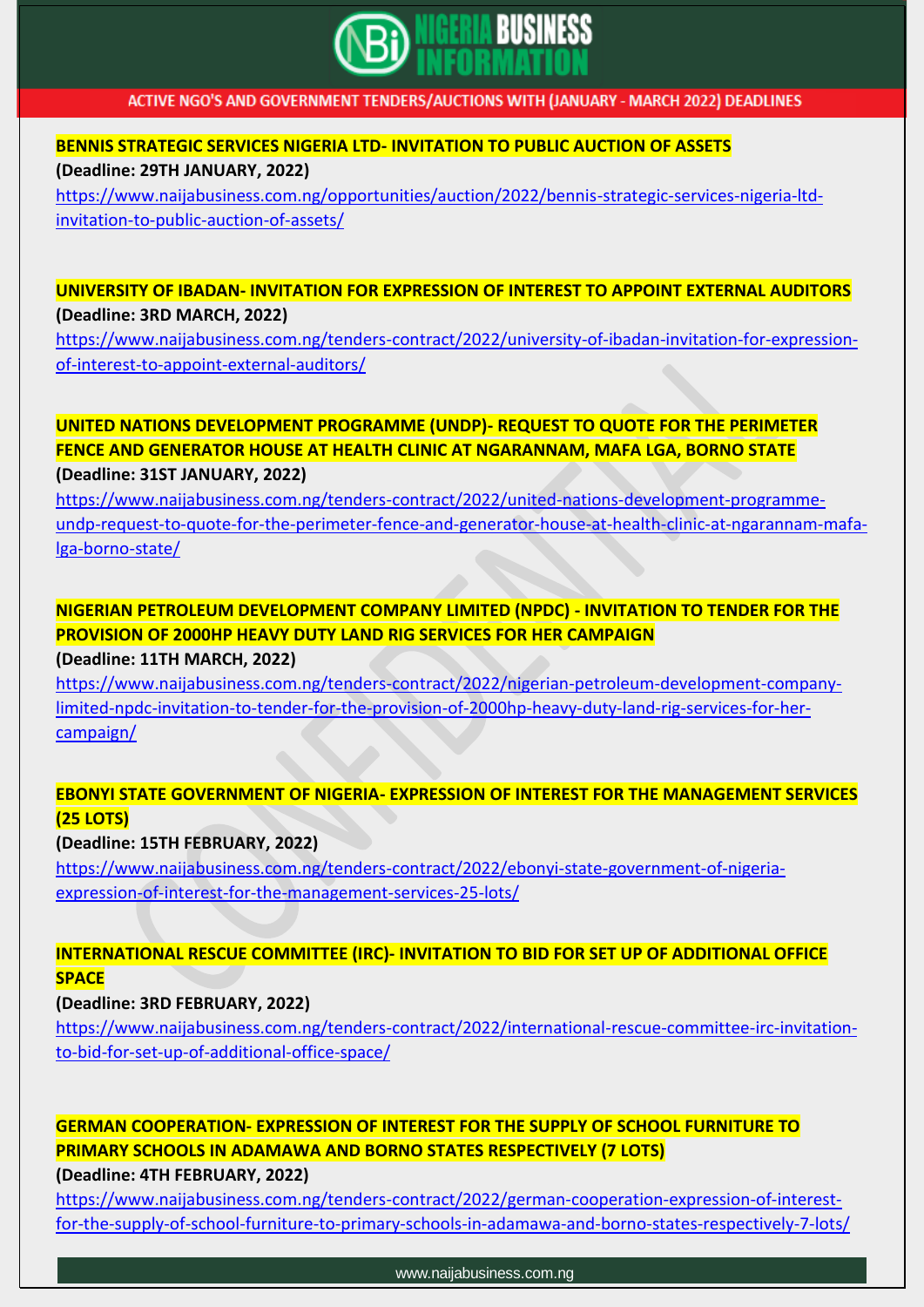

#### **INSTITUTE OF HUMAN VIROLOGY, NIGERIA (IHVN)- INVITATION TO BID FOR THE UPGRADE AND MAINTENANCE WORK**

**(Deadline: 15TH FEBRUARY, 2022)**

[https://www.naijabusiness.com.ng/tenders-contract/2022/institute-of-human-virology-nigeria-ihvn](https://www.naijabusiness.com.ng/tenders-contract/2022/institute-of-human-virology-nigeria-ihvn-invitation-to-bid-for-the-upgrade-and-maintenance-work/)[invitation-to-bid-for-the-upgrade-and-maintenance-work/](https://www.naijabusiness.com.ng/tenders-contract/2022/institute-of-human-virology-nigeria-ihvn-invitation-to-bid-for-the-upgrade-and-maintenance-work/)

### **MERCY CORPS NIGERIA- REQUEST FOR PROPOSALS FOR COMMUNITY NEEDS ASSESSMENT FOR SMALL HOLDER FARMERS IN KADUNA AND JIGAWA**

#### **(Deadline: 27TH JANUARY, 2022)**

[https://www.naijabusiness.com.ng/tenders-contract/2022/mercy-corps-nigeria-request-for-proposals-for](https://www.naijabusiness.com.ng/tenders-contract/2022/mercy-corps-nigeria-request-for-proposals-for-community-needs-assessment-for-small-holder-farmers-in-kaduna-and-jigawa/)[community-needs-assessment-for-small-holder-farmers-in-kaduna-and-jigawa/](https://www.naijabusiness.com.ng/tenders-contract/2022/mercy-corps-nigeria-request-for-proposals-for-community-needs-assessment-for-small-holder-farmers-in-kaduna-and-jigawa/)

### **NASSARAWA LOCAL GOVERNMENT, KANO STATE- PRE-QUALIFICATION TO TENDER FOR THE EXECUTION OF PROJECTS (18 LOTS)**

#### **(Deadline: 2022)**

[https://www.naijabusiness.com.ng/tenders-contract/2022/nassarawa-local-government-kano-state-pre](https://www.naijabusiness.com.ng/tenders-contract/2022/nassarawa-local-government-kano-state-pre-qualification-to-tender-for-the-execution-of-projects-18-lots/)[qualification-to-tender-for-the-execution-of-projects-18-lots/](https://www.naijabusiness.com.ng/tenders-contract/2022/nassarawa-local-government-kano-state-pre-qualification-to-tender-for-the-execution-of-projects-18-lots/)

### **TELENCO NETWORKS- REQUEST FOR EXPRESSION OF INTEREST FOR DISTRIBUTION PARTNERSHIP (Deadline: 15TH FEBRUARY, 2022)**

[https://www.naijabusiness.com.ng/tenders-contract/2022/telenco-networks-request-for-expression-of](https://www.naijabusiness.com.ng/tenders-contract/2022/telenco-networks-request-for-expression-of-interest-for-distribution-partnership/)[interest-for-distribution-partnership/](https://www.naijabusiness.com.ng/tenders-contract/2022/telenco-networks-request-for-expression-of-interest-for-distribution-partnership/)

### **LAGOS METROPOLITAN AREA TRANSPORT AUTHORITY (LAMATA)- REQUEST FOR THE PRE-QUALIFICATION OF THE CONCESSION OF LAGOS BLUE LINE RAIL PROJECT FROM MARINA TO OKOKOMAIKO IN LAGOS STATE, NIGERIA**

**(Deadline: 15TH FEBRUARY, 2022)**

[https://www.naijabusiness.com.ng/tenders-contract/2022/lagos-metropolitan-area-transport-authority](https://www.naijabusiness.com.ng/tenders-contract/2022/lagos-metropolitan-area-transport-authority-lamata-request-for-the-pre-qualification-of-the-concession-of-lagos-blue-line-rail-project-from-marina-to-okokomaiko-in-lagos-state-nigeria/)[lamata-request-for-the-pre-qualification-of-the-concession-of-lagos-blue-line-rail-project-from-marina-to](https://www.naijabusiness.com.ng/tenders-contract/2022/lagos-metropolitan-area-transport-authority-lamata-request-for-the-pre-qualification-of-the-concession-of-lagos-blue-line-rail-project-from-marina-to-okokomaiko-in-lagos-state-nigeria/)[okokomaiko-in-lagos-state-nigeria/](https://www.naijabusiness.com.ng/tenders-contract/2022/lagos-metropolitan-area-transport-authority-lamata-request-for-the-pre-qualification-of-the-concession-of-lagos-blue-line-rail-project-from-marina-to-okokomaiko-in-lagos-state-nigeria/)

### **SUMAILA LOCAL GOVERNMENT COUNCIL, KANO- INVITATION TO TENDER FOR THE EXECUTION OF PROJECTS (22 LOTS)**

#### **(Deadline: 2022)**

[https://www.naijabusiness.com.ng/tenders-contract/2022/sumaila-local-government-council-kano](https://www.naijabusiness.com.ng/tenders-contract/2022/sumaila-local-government-council-kano-invitation-to-tender-for-the-execution-of-projects-22-lots/)[invitation-to-tender-for-the-execution-of-projects-22-lots/](https://www.naijabusiness.com.ng/tenders-contract/2022/sumaila-local-government-council-kano-invitation-to-tender-for-the-execution-of-projects-22-lots/)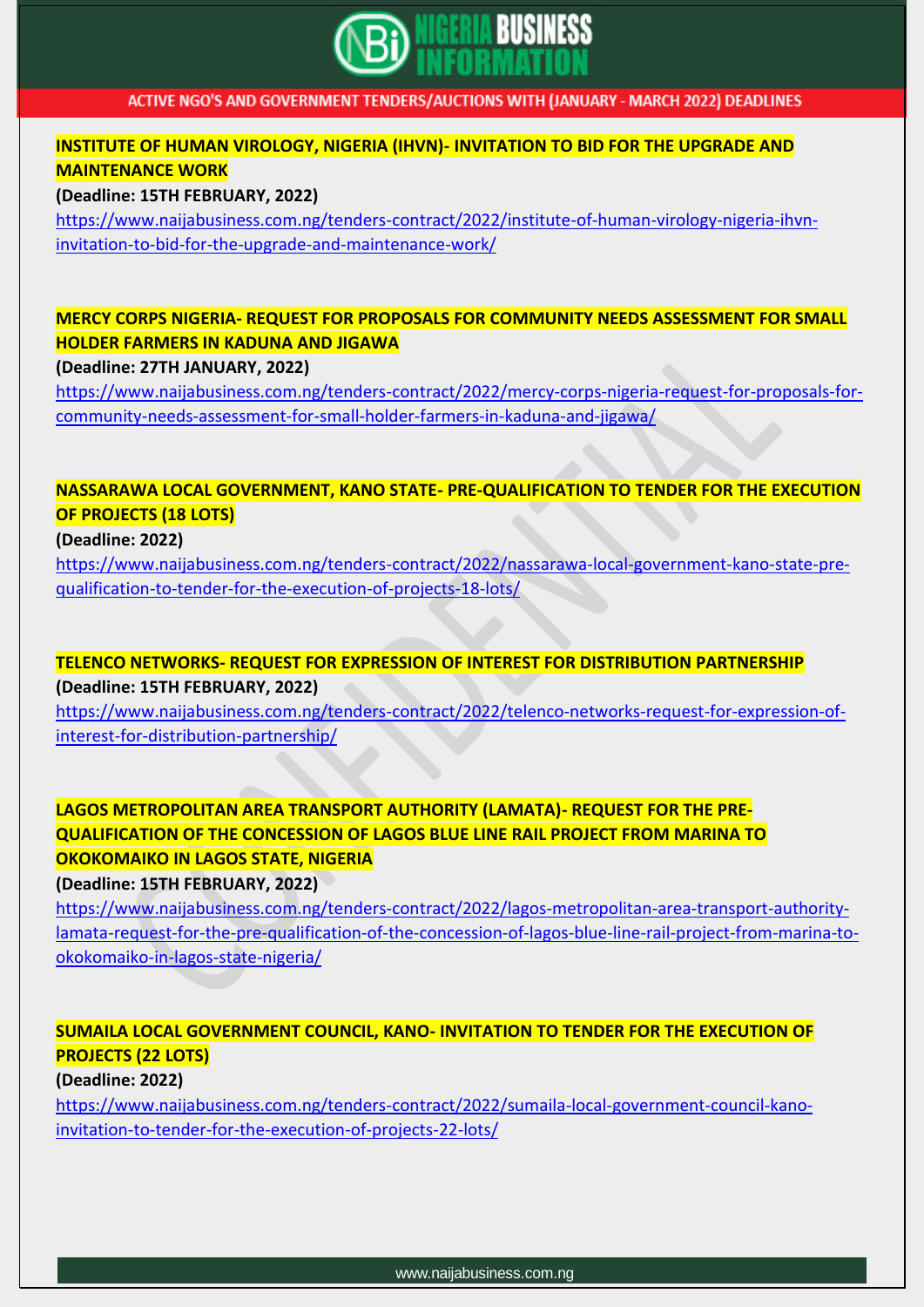

**JHPIEGO CORPORATION- INVITATION FOR PRE-QUALIFICATION OF VENDORS (Deadline: 8TH FEBRUARY, 2022)**

[https://www.naijabusiness.com.ng/tenders-contract/2022/jhpiego-corporation-invitation-for-pre](https://www.naijabusiness.com.ng/tenders-contract/2022/jhpiego-corporation-invitation-for-pre-qualification-of-vendors/)[qualification-of-vendors/](https://www.naijabusiness.com.ng/tenders-contract/2022/jhpiego-corporation-invitation-for-pre-qualification-of-vendors/)

**JHPIEGO CORPORATION- INVITATION TO BID FOR THE ENGAGEMENT FOR MOBILE APP DEVELOPMENT (E-VOUCHER APPLICATION) FOR DEMAND SIDE FINANCING (THIRD PARTY E-VOUCHER SOFTWARE PROVIDER)**

**(Deadline: 4TH FEBRUARY, 2022)**

[https://www.naijabusiness.com.ng/tenders-contract/2022/jhpiego-corporation-invitation-to-bid-for-the](https://www.naijabusiness.com.ng/tenders-contract/2022/jhpiego-corporation-invitation-to-bid-for-the-engagement-for-mobile-app-development-e-voucher-application-for-demand-side-financing-third-party-e-voucher-software-provider/)[engagement-for-mobile-app-development-e-voucher-application-for-demand-side-financing-third-party-e](https://www.naijabusiness.com.ng/tenders-contract/2022/jhpiego-corporation-invitation-to-bid-for-the-engagement-for-mobile-app-development-e-voucher-application-for-demand-side-financing-third-party-e-voucher-software-provider/)[voucher-software-provider/](https://www.naijabusiness.com.ng/tenders-contract/2022/jhpiego-corporation-invitation-to-bid-for-the-engagement-for-mobile-app-development-e-voucher-application-for-demand-side-financing-third-party-e-voucher-software-provider/)

**NATIONAL CASH TRANSFER OFFICE (NCTO)- REQUEST FOR QUOTATION AND CV FOR DEVELOPMENT OF PRODUCTION OF JINGLES AND EXPRESSION OF INTEREST FOR THE CONDUCT OF A SECURITY/INTEGRITY TEST ON THE HUP-MIS AND PAYMENT SYSTEM DEVELOPED**

**(Deadline: 26TH JANUARY, 2022)**

[https://www.naijabusiness.com.ng/tenders-contract/2022/national-cash-transfer-office-ncto-request-for](https://www.naijabusiness.com.ng/tenders-contract/2022/national-cash-transfer-office-ncto-request-for-quotation-and-cv-for-development-of-production-of-jingles-and-expression-of-interest-for-the-conduct-of-a-security-integrity-test-on-the-hup-mis-and-p/)[quotation-and-cv-for-development-of-production-of-jingles-and-expression-of-interest-for-the-conduct-of](https://www.naijabusiness.com.ng/tenders-contract/2022/national-cash-transfer-office-ncto-request-for-quotation-and-cv-for-development-of-production-of-jingles-and-expression-of-interest-for-the-conduct-of-a-security-integrity-test-on-the-hup-mis-and-p/)[a-security-integrity-test-on-the-hup-mis-and-p/](https://www.naijabusiness.com.ng/tenders-contract/2022/national-cash-transfer-office-ncto-request-for-quotation-and-cv-for-development-of-production-of-jingles-and-expression-of-interest-for-the-conduct-of-a-security-integrity-test-on-the-hup-mis-and-p/)

### **DAWAKIN TOFA LOCAL GOVERNMENT COUNCIL, KANO STATE- INVITATION TO TENDER FOR THE EXECUTION OF PROJECTS (12 LOTS)**

**(Deadline: 2ND FEBRUARY, 2022)**

[https://www.naijabusiness.com.ng/tenders-contract/2022/dawakin-tofa-local-government-council-kano](https://www.naijabusiness.com.ng/tenders-contract/2022/dawakin-tofa-local-government-council-kano-state-invitation-to-tender-for-the-execution-of-projects-12-lots/)[state-invitation-to-tender-for-the-execution-of-projects-12-lots/](https://www.naijabusiness.com.ng/tenders-contract/2022/dawakin-tofa-local-government-council-kano-state-invitation-to-tender-for-the-execution-of-projects-12-lots/)

### **NATIONAL ORTHOPAEDIC HOSPITAL, IGBOBI, LAGOS- INVITATION TO TENDER FOR SUPPLY OF GOODS AND SERVICES (2 LOTS)**

**(Deadline: 1ST MARCH, 2022)**

[https://www.naijabusiness.com.ng/tenders-contract/2022/national-orthopaedic-hospital-igbobi-lagos](https://www.naijabusiness.com.ng/tenders-contract/2022/national-orthopaedic-hospital-igbobi-lagos-invitation-to-tender-for-supply-of-goods-and-services-2-lots/)[invitation-to-tender-for-supply-of-goods-and-services-2-lots/](https://www.naijabusiness.com.ng/tenders-contract/2022/national-orthopaedic-hospital-igbobi-lagos-invitation-to-tender-for-supply-of-goods-and-services-2-lots/)

### **BUNKURE LOCAL GOVERNMENT COUNCIL, KANO STATE- PRE-QUALIFICATION TO TENDER FOR THE EXECUTION OF PROJECTS (9 LOTS)**

**(Deadline: 2ND FEBRUARY, 2022)**

[https://www.naijabusiness.com.ng/tenders-contract/2022/bunkure-local-government-council-kano-state](https://www.naijabusiness.com.ng/tenders-contract/2022/bunkure-local-government-council-kano-state-pre-qualification-to-tender-for-the-execution-of-projects-9-lots/)[pre-qualification-to-tender-for-the-execution-of-projects-9-lots/](https://www.naijabusiness.com.ng/tenders-contract/2022/bunkure-local-government-council-kano-state-pre-qualification-to-tender-for-the-execution-of-projects-9-lots/)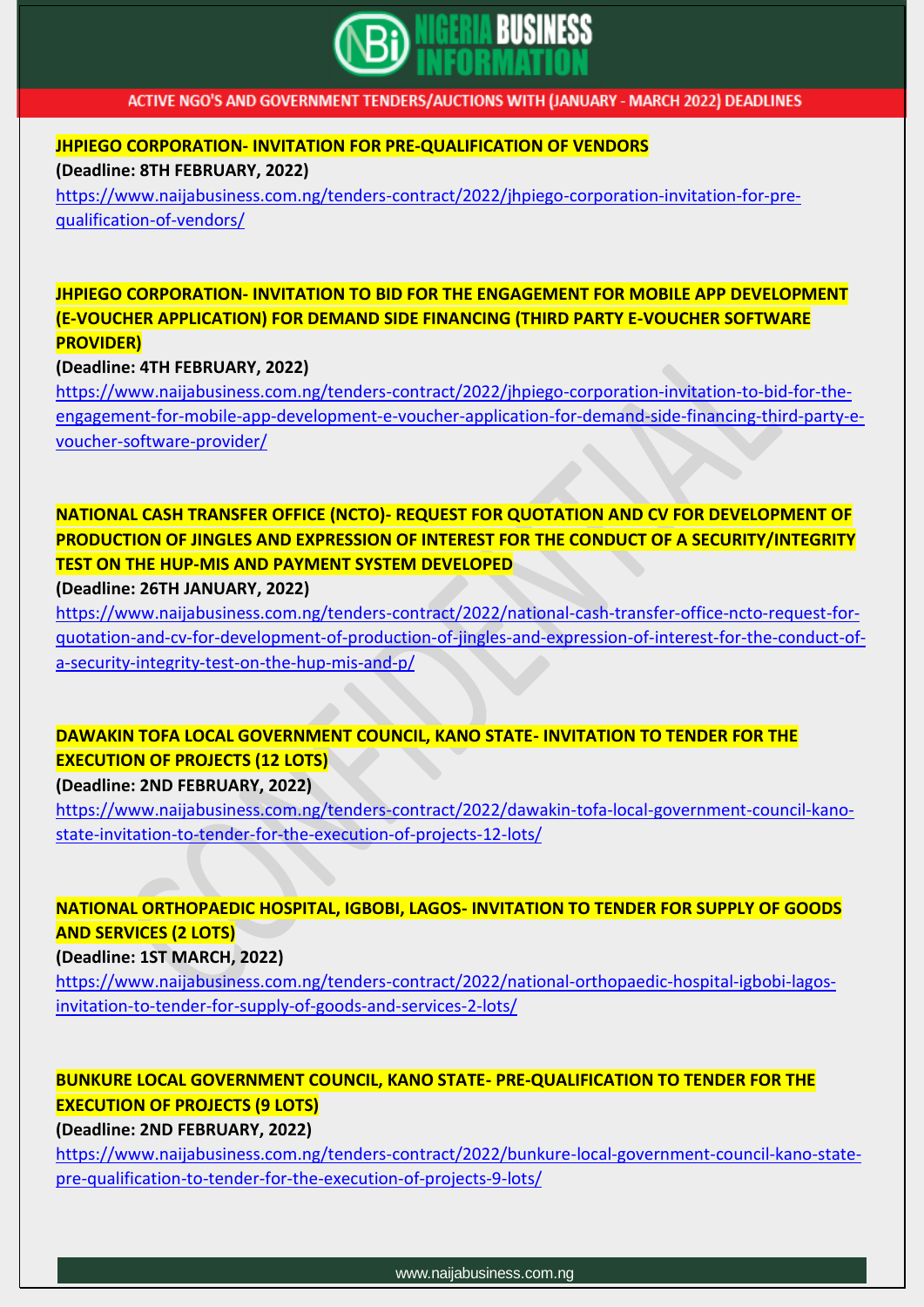

#### **MERCY CORPS NIGERIA- REQUEST FOR PROPOSALS ENGAGEMENT OF MICRO-ENTERPRISES ECOSYSTEM DIAGNOSIS CONSULTANT**

#### **(Deadline: 26TH JANUARY, 2022)**

[https://www.naijabusiness.com.ng/tenders-contract/2022/mercy-corps-nigeria-request-for-proposals](https://www.naijabusiness.com.ng/tenders-contract/2022/mercy-corps-nigeria-request-for-proposals-engagement-of-micro-enterprises-ecosystem-diagnosis-consultant/)[engagement-of-micro-enterprises-ecosystem-diagnosis-consultant/](https://www.naijabusiness.com.ng/tenders-contract/2022/mercy-corps-nigeria-request-for-proposals-engagement-of-micro-enterprises-ecosystem-diagnosis-consultant/)

## **MERCY CORPS NIGERIA- REQUEST FOR PROPOSALS FOR THE ESTABLISHMENT AND STRENGTHENING NORTH-EAST WOMEN ECONOMIC EMPOWERMENT NETWORK (NEW- EEN)**

#### **(Deadline: 26TH JANUARY, 2022)**

[https://www.naijabusiness.com.ng/tenders-contract/2022/mercy-corps-nigeria-request-for-proposals-for](https://www.naijabusiness.com.ng/tenders-contract/2022/mercy-corps-nigeria-request-for-proposals-for-the-establishment-and-strengthening-north-east-women-economic-empowerment-network-new-een/)[the-establishment-and-strengthening-north-east-women-economic-empowerment-network-new-een/](https://www.naijabusiness.com.ng/tenders-contract/2022/mercy-corps-nigeria-request-for-proposals-for-the-establishment-and-strengthening-north-east-women-economic-empowerment-network-new-een/)

#### **SOW REAL ESTATE- CALL FOR APPLICATION FOR BUILDING AND INFRASTRUCTURE CONTRACTORS (Deadline: 2022)**

[https://www.naijabusiness.com.ng/tenders-contract/2022/sow-real-estate-call-for-application-for](https://www.naijabusiness.com.ng/tenders-contract/2022/sow-real-estate-call-for-application-for-building-and-infrastructure-contractors/)[building-and-infrastructure-contractors/](https://www.naijabusiness.com.ng/tenders-contract/2022/sow-real-estate-call-for-application-for-building-and-infrastructure-contractors/)

### **PRO- HEALTH INTERNATIONAL- INVITATION TO TENDER FOR THE SUPPLY OF VEHICLES (2 LOTS) (Deadline: 27TH JANUARY, 2022)**

[https://www.naijabusiness.com.ng/tenders-contract/2022/pro-health-international-invitation-to-tender](https://www.naijabusiness.com.ng/tenders-contract/2022/pro-health-international-invitation-to-tender-for-the-supply-of-vehicles-2-lots/)[for-the-supply-of-vehicles-2-lots/](https://www.naijabusiness.com.ng/tenders-contract/2022/pro-health-international-invitation-to-tender-for-the-supply-of-vehicles-2-lots/)

### **DAWAKIN TOFA LOCAL GOVERNMENT COUNCIL, KANO STATE OF NIGERIA- INVITATION TO TENDER FOR THE EXECUTION OF PROJECTS (4 LOTS)**

**(Deadline: 1ST FEBRUARY, 2022)**

[https://www.naijabusiness.com.ng/tenders-contract/2022/dawakin-tofa-local-government-council-kano](https://www.naijabusiness.com.ng/tenders-contract/2022/dawakin-tofa-local-government-council-kano-state-of-nigeria-invitation-to-tender-for-the-execution-of-projects-4-lots/)[state-of-nigeria-invitation-to-tender-for-the-execution-of-projects-4-lots/](https://www.naijabusiness.com.ng/tenders-contract/2022/dawakin-tofa-local-government-council-kano-state-of-nigeria-invitation-to-tender-for-the-execution-of-projects-4-lots/)

#### **NEWCROSS PETROLEUM LIMITED- INVITATION TO TENDER FOR THE PROVISION OF RIG DRILLING ANCILLARY SERVICES (CALL-OUT/CALL-OFF) CONTRACT FOR OML152 DRILLING CAMPAIGN (Deadline: 31ST JANUARY, 2022)**

[https://www.naijabusiness.com.ng/tenders-contract/2022/newcross-petroleum-limited-invitation-to](https://www.naijabusiness.com.ng/tenders-contract/2022/newcross-petroleum-limited-invitation-to-tender-for-the-provision-of-rig-drilling-ancillary-services-call-out-call-off-contract-for-oml152-drilling-campaign/)[tender-for-the-provision-of-rig-drilling-ancillary-services-call-out-call-off-contract-for-oml152-drilling](https://www.naijabusiness.com.ng/tenders-contract/2022/newcross-petroleum-limited-invitation-to-tender-for-the-provision-of-rig-drilling-ancillary-services-call-out-call-off-contract-for-oml152-drilling-campaign/)[campaign/](https://www.naijabusiness.com.ng/tenders-contract/2022/newcross-petroleum-limited-invitation-to-tender-for-the-provision-of-rig-drilling-ancillary-services-call-out-call-off-contract-for-oml152-drilling-campaign/)

# **FAN MILK PLC- CALL FOR APPLICATION FOR DISTRIBUTORS NATIONWIDE**

**(Deadline: 2022)**

[https://www.naijabusiness.com.ng/tenders-contract/2022/fan-milk-plc-call-for-application-for](https://www.naijabusiness.com.ng/tenders-contract/2022/fan-milk-plc-call-for-application-for-distributors-nationwide/)[distributors-nationwide/](https://www.naijabusiness.com.ng/tenders-contract/2022/fan-milk-plc-call-for-application-for-distributors-nationwide/)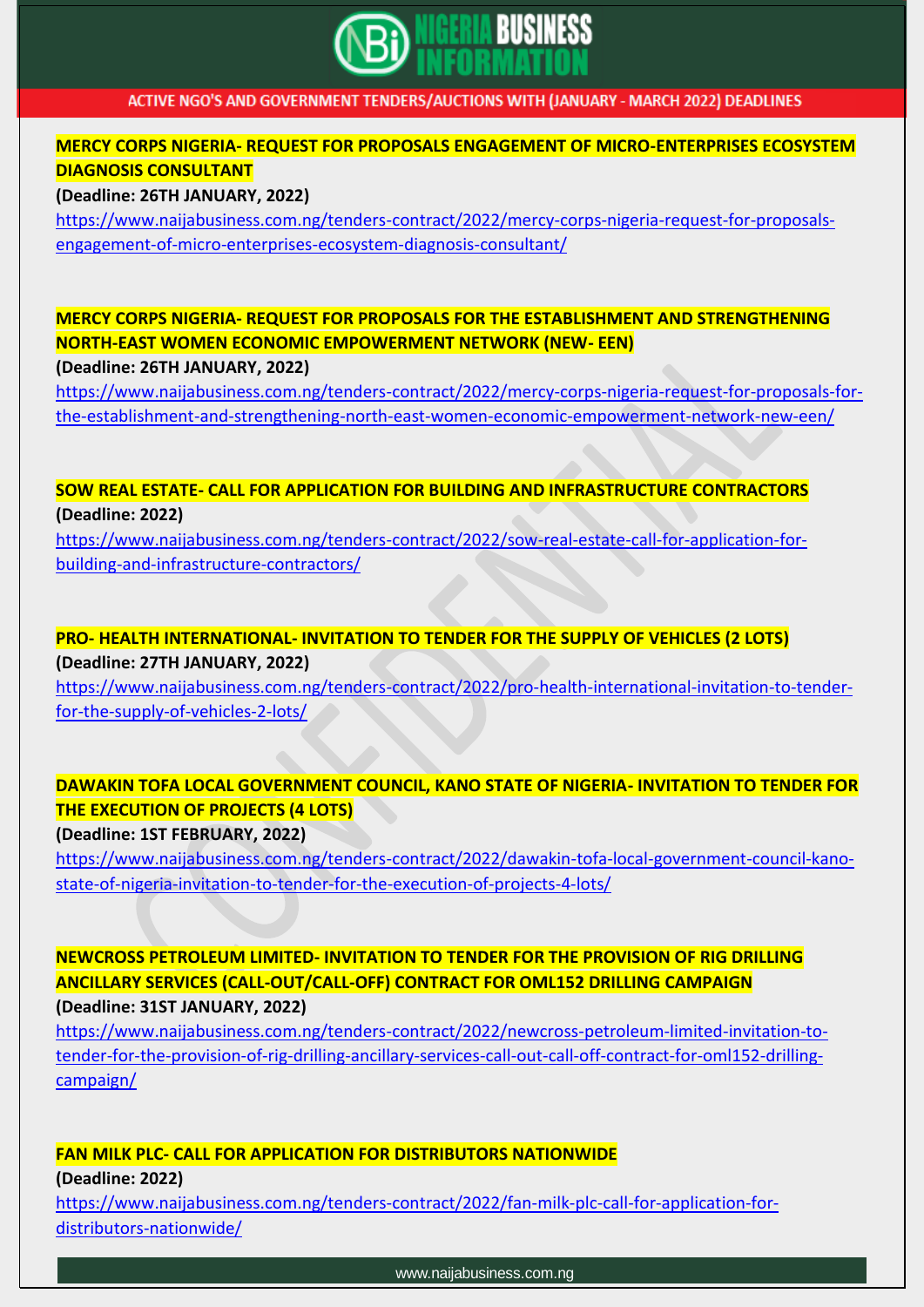

#### **GOVERNMENT OF ABIA STATE- INVITATION TO TENDER FOR THE IMPLEMENTATION OF PROGRAMMES AND PROJECTS IN GOALS 3, 4, 5 AND 8**

#### **(Deadline: 31ST, JANUARY 2022)**

[https://www.naijabusiness.com.ng/tenders-contract/2022/government-of-abia-state-invitation-to-tender](https://www.naijabusiness.com.ng/tenders-contract/2022/government-of-abia-state-invitation-to-tender-for-the-implementation-of-programmes-and-projects-in-goals-3-4-5-and-8/)[for-the-implementation-of-programmes-and-projects-in-goals-3-4-5-and-8/](https://www.naijabusiness.com.ng/tenders-contract/2022/government-of-abia-state-invitation-to-tender-for-the-implementation-of-programmes-and-projects-in-goals-3-4-5-and-8/)

### **MERCY CORPS- REQUEST TO BID FOR THE UPGRADING OF WATER SCHEMES IN BIU, KWAYA-KUSAR AND SHANI LGAS, BORNO STATE**

#### **(Deadline: 26TH JANUARY, 2022)**

[https://www.naijabusiness.com.ng/tenders-contract/2022/mercy-corps-request-to-bid-for-the-upgrading](https://www.naijabusiness.com.ng/tenders-contract/2022/mercy-corps-request-to-bid-for-the-upgrading-of-water-schemes-in-biu-kwaya-kusar-and-shani-lgas-borno-state/)[of-water-schemes-in-biu-kwaya-kusar-and-shani-lgas-borno-state/](https://www.naijabusiness.com.ng/tenders-contract/2022/mercy-corps-request-to-bid-for-the-upgrading-of-water-schemes-in-biu-kwaya-kusar-and-shani-lgas-borno-state/)

### **MADOBI LOCAL GOVERNMENT COUNCIL, KANO STATE- INVITATION TO TENDER FOR PROJECTS EXECUTION (12 LOTS)**

#### **(Deadline: 31ST JANUARY, 2022)**

[https://www.naijabusiness.com.ng/tenders-contract/2022/madobi-local-government-council-kano-state](https://www.naijabusiness.com.ng/tenders-contract/2022/madobi-local-government-council-kano-state-invitation-to-tender-for-projects-execution-12-lots/)[invitation-to-tender-for-projects-execution-12-lots/](https://www.naijabusiness.com.ng/tenders-contract/2022/madobi-local-government-council-kano-state-invitation-to-tender-for-projects-execution-12-lots/)

### **BAGWAI LOCAL GOVERNMENT, KANO STATE- INVITATION FOR PRE-QUALIFY FOR THE CONSTRUCTION OF DOUBLE COAT SURFACE DRESSING ROAD**

(Deadline: 25TH JANUARY, 2022)

[https://www.naijabusiness.com.ng/tenders-contract/2022/bagwai-local-government-kano-state](https://www.naijabusiness.com.ng/tenders-contract/2022/bagwai-local-government-kano-state-invitation-for-pre-qualify-for-the-construction-of-double-coat-surface-dressing-road/)[invitation-for-pre-qualify-for-the-construction-of-double-coat-surface-dressing-road/](https://www.naijabusiness.com.ng/tenders-contract/2022/bagwai-local-government-kano-state-invitation-for-pre-qualify-for-the-construction-of-double-coat-surface-dressing-road/)

### **MERCY CORPS NIGERIA- REQUEST FOR PROPOSALS FOR INSTALLATION OF SUBMERSIBLE PUMP, SOLAR SYSTEM AND BOREHOLE IN ADAMAWA STATE (2 LOTS)**

**(Deadline: 25TH JANUARY, 2022)**

[https://www.naijabusiness.com.ng/tenders-contract/2022/mercy-corps-nigeria-request-for-proposals-for](https://www.naijabusiness.com.ng/tenders-contract/2022/mercy-corps-nigeria-request-for-proposals-for-installation-of-submersible-pump-solar-system-and-borehole-in-adamawa-state/)[installation-of-submersible-pump-solar-system-and-borehole-in-adamawa-state/](https://www.naijabusiness.com.ng/tenders-contract/2022/mercy-corps-nigeria-request-for-proposals-for-installation-of-submersible-pump-solar-system-and-borehole-in-adamawa-state/)

### **SOKOTO STATE GOVERNMENT- INVITATION TO TENDER FOR EXECUTION OF PROJECTS (3 LOTS) (Deadline: 28TH JANUARY, 2022)**

[https://www.naijabusiness.com.ng/tenders-contract/2022/sokoto-state-government-invitation-to-tender](https://www.naijabusiness.com.ng/tenders-contract/2022/sokoto-state-government-invitation-to-tender-for-execution-of-projects-3-lots/)[for-execution-of-projects-3-lots/](https://www.naijabusiness.com.ng/tenders-contract/2022/sokoto-state-government-invitation-to-tender-for-execution-of-projects-3-lots/)

#### **INTERNATIONAL NGO SAFETY ORGANISATION (INSO) - INVITATION TO TENDER FROM SUPPLIERS (Deadline: 28TH JANUARY, 2022)**

[https://www.naijabusiness.com.ng/tenders-contract/2022/international-ngo-safety-organisation-inso](https://www.naijabusiness.com.ng/tenders-contract/2022/international-ngo-safety-organisation-inso-invitation-to-tender-from-suppliers/)[invitation-to-tender-from-suppliers/](https://www.naijabusiness.com.ng/tenders-contract/2022/international-ngo-safety-organisation-inso-invitation-to-tender-from-suppliers/)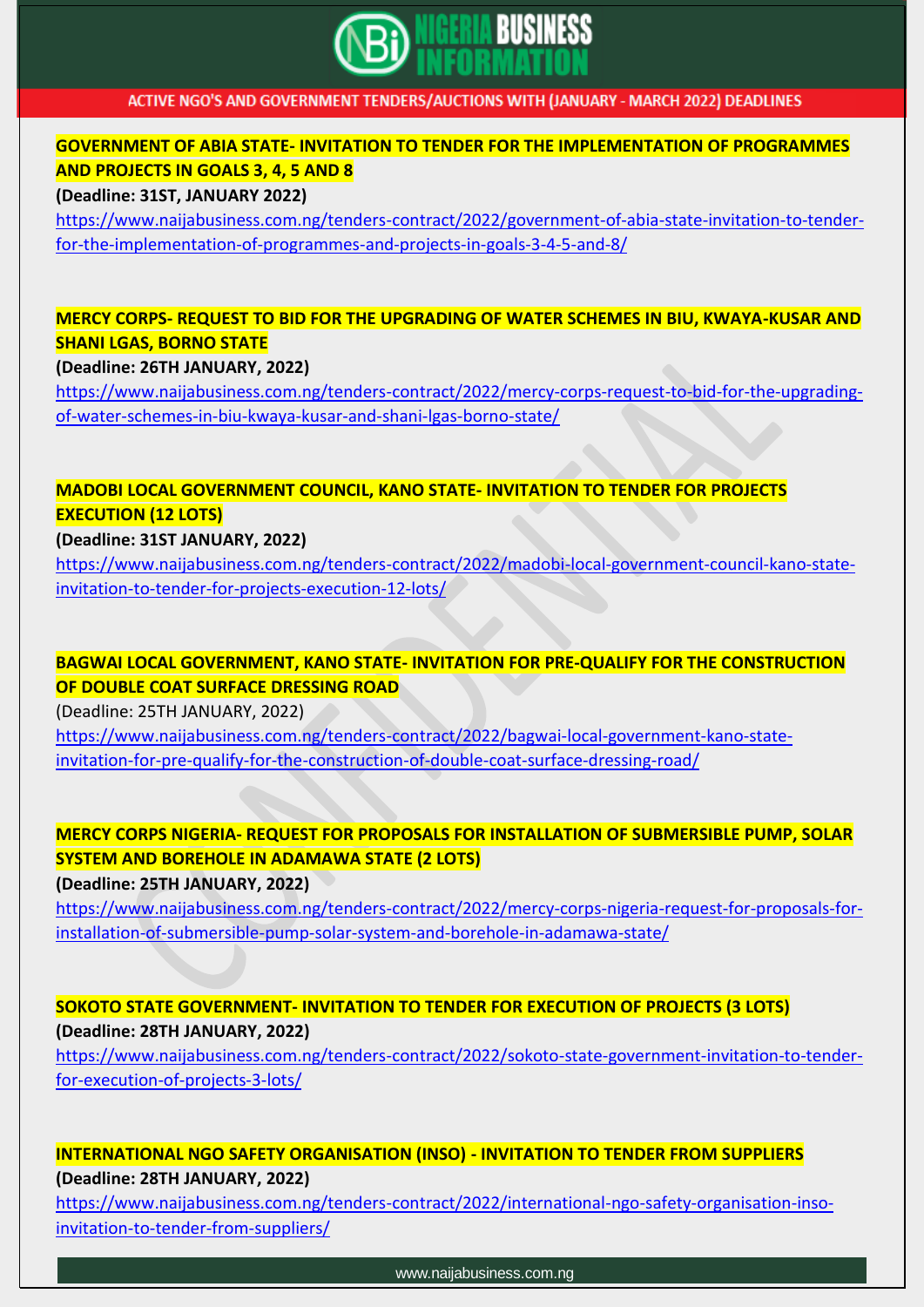

#### **SEPLAT EAST ONSHORE LIMITED- INVITATION TO TENDER FOR THE PROVISION OF PRODUCTION CHEMICALS (OML 53 JISIKE & OHAJI ONSHORE FIELDS)**

**(Deadline: 2ND FEBRUARY, 2022)**

[https://www.naijabusiness.com.ng/tenders-contract/2022/seplat-east-onshore-limited-invitation-to](https://www.naijabusiness.com.ng/tenders-contract/2022/seplat-east-onshore-limited-invitation-to-tender-for-the-provision-of-production-chemicals-oml-53-jisike-ohaji-onshore-fields/)[tender-for-the-provision-of-production-chemicals-oml-53-jisike-ohaji-onshore-fields/](https://www.naijabusiness.com.ng/tenders-contract/2022/seplat-east-onshore-limited-invitation-to-tender-for-the-provision-of-production-chemicals-oml-53-jisike-ohaji-onshore-fields/)

### **INSTITUTE OF HUMAN VIROLOGY, NIGERIA (IHVN)- INVITATION TO BID FOR THE SUPPLY OF LABORATORY ITEMS UNDER ACHIEVE GRANT (33 LOTS)**

**(Deadline: 7TH FEBRUARY, 2022)**

[https://www.naijabusiness.com.ng/tenders-contract/2022/institute-of-human-virology-nigeria-ihvn](https://www.naijabusiness.com.ng/tenders-contract/2022/institute-of-human-virology-nigeria-ihvn-invitation-to-bid-for-the-supply-of-laboratory-items-under-achieve-grant-33-lots/)[invitation-to-bid-for-the-supply-of-laboratory-items-under-achieve-grant-33-lots/](https://www.naijabusiness.com.ng/tenders-contract/2022/institute-of-human-virology-nigeria-ihvn-invitation-to-bid-for-the-supply-of-laboratory-items-under-achieve-grant-33-lots/)

### **INSTITUTE OF HUMAN VIROLOGY, NIGERIA (IHVN)- INVITATION TO BID FOR THE SUPPLY OF I.T. ITEMS UNDER ACHIEVE GRANT (3 LOTS)**

**(Deadline: 7TH FEBRUARY, 2022)**

[https://www.naijabusiness.com.ng/tenders-contract/2022/institute-of-human-virology-nigeria-ihvn](https://www.naijabusiness.com.ng/tenders-contract/2022/institute-of-human-virology-nigeria-ihvn-invitation-to-bid-for-the-supply-of-i-t-items-under-achieve-grant/)[invitation-to-bid-for-the-supply-of-i-t-items-under-achieve-grant/](https://www.naijabusiness.com.ng/tenders-contract/2022/institute-of-human-virology-nigeria-ihvn-invitation-to-bid-for-the-supply-of-i-t-items-under-achieve-grant/)

**INTERNATIONAL ORGANISATION FOR MIGRATION (IOM)- INVITATION TO BID FOR ONE YEAR LONG TERM AGREEMENT FOR SUPPLY OF SHELTER MATERIALS**

**(Deadline: 12TH FEBRUARY, 2022)**

[https://www.naijabusiness.com.ng/tenders-contract/2022/international-organisation-for-migration-iom](https://www.naijabusiness.com.ng/tenders-contract/2022/international-organisation-for-migration-iom-invitation-to-bid-for-one-year-long-term-agreement-for-supply-of-shelter-materials/)[invitation-to-bid-for-one-year-long-term-agreement-for-supply-of-shelter-materials/](https://www.naijabusiness.com.ng/tenders-contract/2022/international-organisation-for-migration-iom-invitation-to-bid-for-one-year-long-term-agreement-for-supply-of-shelter-materials/)

**PALLADIUM- REQUEST FOR APPLICATIONS (RFA) FOR CONSULTANCY SERVICES FOR INCREASING ACCESS TO AND UTILIZATION OF QUALITY CHILD HEALTH AND FAMILY PLANNING SERVICES THROUGH CAPACITY ENHANCEMENT OF PPMVS AND COMMUNITY PHARMACISTS**

**(Deadline: 28TH JANUARY, 2022)**

[https://www.naijabusiness.com.ng/tenders-contract/2022/palladium-request-for-applications-rfa-for](https://www.naijabusiness.com.ng/tenders-contract/2022/palladium-request-for-applications-rfa-for-consultancy-services-for-increasing-access-to-and-utilization-of-quality-child-health-and-family-planning-services-through-capacity-enhancement-of-ppmvs-a/)[consultancy-services-for-increasing-access-to-and-utilization-of-quality-child-health-and-family-planning](https://www.naijabusiness.com.ng/tenders-contract/2022/palladium-request-for-applications-rfa-for-consultancy-services-for-increasing-access-to-and-utilization-of-quality-child-health-and-family-planning-services-through-capacity-enhancement-of-ppmvs-a/)[services-through-capacity-enhancement-of-ppmvs-a/](https://www.naijabusiness.com.ng/tenders-contract/2022/palladium-request-for-applications-rfa-for-consultancy-services-for-increasing-access-to-and-utilization-of-quality-child-health-and-family-planning-services-through-capacity-enhancement-of-ppmvs-a/)

### **PLAN INTERNATIONAL NIGERIA- REQUEST FOR PROPOSAL (RFP) FOR THE CONSTRUCTION AND REHABILITATION OF COMMUNITY LEARNING CENTRE A GENDER-SEGREGATED LATRINES IN BORNO AND YOBE STATE**

**(Deadline: 26TH JANUARY, 2022)**

[https://www.naijabusiness.com.ng/tenders-contract/2022/plan-international-nigeria-request-for](https://www.naijabusiness.com.ng/tenders-contract/2022/plan-international-nigeria-request-for-proposal-rfp-for-the-construction-and-rehabilitation-of-community-learning-centre-a-gender-segregated-latrines-in-borno-and-yobe-state/)[proposal-rfp-for-the-construction-and-rehabilitation-of-community-learning-centre-a-gender-segregated](https://www.naijabusiness.com.ng/tenders-contract/2022/plan-international-nigeria-request-for-proposal-rfp-for-the-construction-and-rehabilitation-of-community-learning-centre-a-gender-segregated-latrines-in-borno-and-yobe-state/)[latrines-in-borno-and-yobe-state/](https://www.naijabusiness.com.ng/tenders-contract/2022/plan-international-nigeria-request-for-proposal-rfp-for-the-construction-and-rehabilitation-of-community-learning-centre-a-gender-segregated-latrines-in-borno-and-yobe-state/)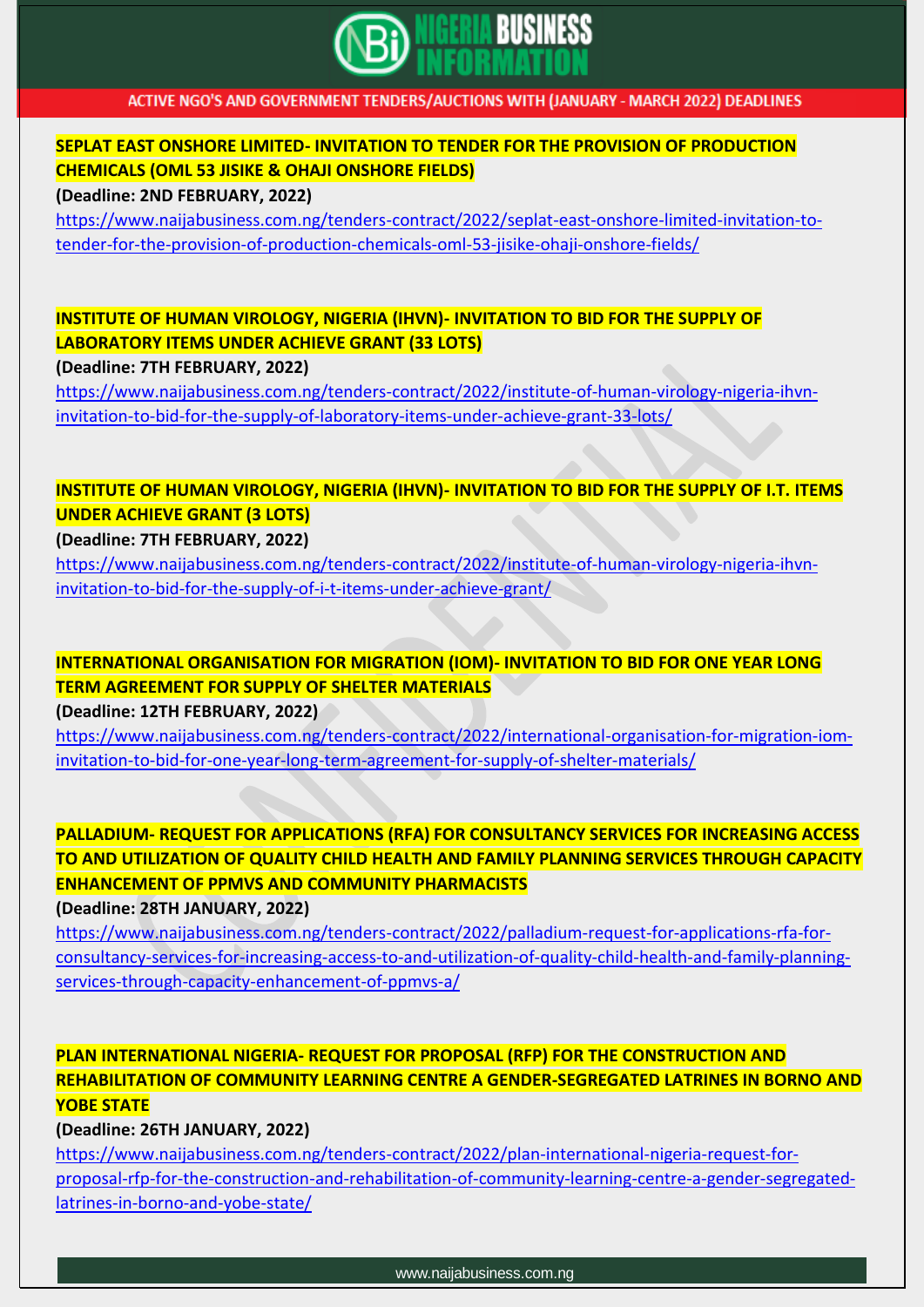

#### **YOBE STATE MINISTRY OF HEALTH AND HUMAN SERVICES- INVITATION TO TENDER FOR SUPPLY OF MEDICAL EQUIPMENT AND HOSPITAL FURNITURE FOR MATERNAL AND CHILDCARE (MNCH) COMPLEX (Deadline: 1ST FEBRUARY, 2022)**

[https://www.naijabusiness.com.ng/tenders-contract/2022/yobe-state-ministry-of-health-and-human](https://www.naijabusiness.com.ng/tenders-contract/2022/yobe-state-ministry-of-health-and-human-services-invitation-to-tender-for-supply-of-medical-equipment-and-hospital-furniture-for-maternal-and-childcare-mnch-complex/)[services-invitation-to-tender-for-supply-of-medical-equipment-and-hospital-furniture-for-maternal-and](https://www.naijabusiness.com.ng/tenders-contract/2022/yobe-state-ministry-of-health-and-human-services-invitation-to-tender-for-supply-of-medical-equipment-and-hospital-furniture-for-maternal-and-childcare-mnch-complex/)[childcare-mnch-complex/](https://www.naijabusiness.com.ng/tenders-contract/2022/yobe-state-ministry-of-health-and-human-services-invitation-to-tender-for-supply-of-medical-equipment-and-hospital-furniture-for-maternal-and-childcare-mnch-complex/)

### **OGUN STATE GOVERNMENT- INVITATION TO TENDER/ EXPRESSION OF INTEREST FOR THE CONSTRUCTION OF EMERGENCY OPERATION CENTER AND PUBLIC HEALTH LABORATORY (Deadline: 25TH JANUARY, 2022)**

[https://www.naijabusiness.com.ng/tenders-contract/2022/ogun-state-government-invitation-to-tender](https://www.naijabusiness.com.ng/tenders-contract/2022/ogun-state-government-invitation-to-tender-expression-of-interest-for-the-construction-of-emergency-operation-center-and-public-health-laboratory/)[expression-of-interest-for-the-construction-of-emergency-operation-center-and-public-health-laboratory/](https://www.naijabusiness.com.ng/tenders-contract/2022/ogun-state-government-invitation-to-tender-expression-of-interest-for-the-construction-of-emergency-operation-center-and-public-health-laboratory/)

### **CREATIVE ASSOCIATES INTERNATIONAL, INC- REQUEST FOR PROPOSAL (RFP) FOR POLITICAL ECONOMY ANALYSIS**

#### **(Deadline: 25TH JANUARY, 2022)**

[https://www.naijabusiness.com.ng/tenders-contract/2022/creative-associates-international-inc-request](https://www.naijabusiness.com.ng/tenders-contract/2022/creative-associates-international-inc-request-for-proposal-rfp-for-political-economy-analysis-2/)[for-proposal-rfp-for-political-economy-analysis-2/](https://www.naijabusiness.com.ng/tenders-contract/2022/creative-associates-international-inc-request-for-proposal-rfp-for-political-economy-analysis-2/)

### **NIGERIA POLICE FORCE (NPF); DELTA STATE POLICE COMMAND- AUCTION SALES OF LOST, FOUND AND UNCLAIMED PROPERTIES (49 ITEMS)**

#### **(Deadline: 25TH JANUARY, 2022)**

[https://www.naijabusiness.com.ng/opportunities/auction/2022/nigeria-police-force-npf-delta-state](https://www.naijabusiness.com.ng/opportunities/auction/2022/nigeria-police-force-npf-delta-state-police-command-auction-sales-of-lost-found-and-unclaimed-properties-49-items/)[police-command-auction-sales-of-lost-found-and-unclaimed-properties-49-items/](https://www.naijabusiness.com.ng/opportunities/auction/2022/nigeria-police-force-npf-delta-state-police-command-auction-sales-of-lost-found-and-unclaimed-properties-49-items/)

### **SURVEYORS COUNCIL OF NIGERIA (SURCON)- INVITATION TO TENDER AND EXPRESSION OF INTEREST FOR 2021 CAPITAL PROJECTS (3 LOTS)**

**(Deadline: 8TH FEBRUARY, 2022)**

[https://www.naijabusiness.com.ng/tenders-contract/2022/surveyors-council-of-nigeria-surcon-invitation](https://www.naijabusiness.com.ng/tenders-contract/2022/surveyors-council-of-nigeria-surcon-invitation-to-tender-and-expression-of-interest-for-2021-capital-projects-3-lots/)[to-tender-and-expression-of-interest-for-2021-capital-projects-3-lots/](https://www.naijabusiness.com.ng/tenders-contract/2022/surveyors-council-of-nigeria-surcon-invitation-to-tender-and-expression-of-interest-for-2021-capital-projects-3-lots/)

### **NIGERIA MARITIME UNIVERSITY- INVITATION FOR PRE-QUALIFICATION AND TENDER FOR THE PROCUREMENT, INSTALLATION, TESTING AND COMMISSIONING OF 60 NR 3-IN-1 HIGH QUALITY STUDENT LECTURE DESKS**

**(Deadline: 14TH FEBRUARY, 2022)**

[https://www.naijabusiness.com.ng/tenders-contract/2022/nigeria-maritime-university-invitation-for-pre](https://www.naijabusiness.com.ng/tenders-contract/2022/nigeria-maritime-university-invitation-for-pre-qualification-and-tender-for-the-procurement-installation-testing-and-commissioning-of-60-nr-3-in-1-high-quality-student-lecture-desks/)[qualification-and-tender-for-the-procurement-installation-testing-and-commissioning-of-60-nr-3-in-1-high](https://www.naijabusiness.com.ng/tenders-contract/2022/nigeria-maritime-university-invitation-for-pre-qualification-and-tender-for-the-procurement-installation-testing-and-commissioning-of-60-nr-3-in-1-high-quality-student-lecture-desks/)[quality-student-lecture-desks/](https://www.naijabusiness.com.ng/tenders-contract/2022/nigeria-maritime-university-invitation-for-pre-qualification-and-tender-for-the-procurement-installation-testing-and-commissioning-of-60-nr-3-in-1-high-quality-student-lecture-desks/)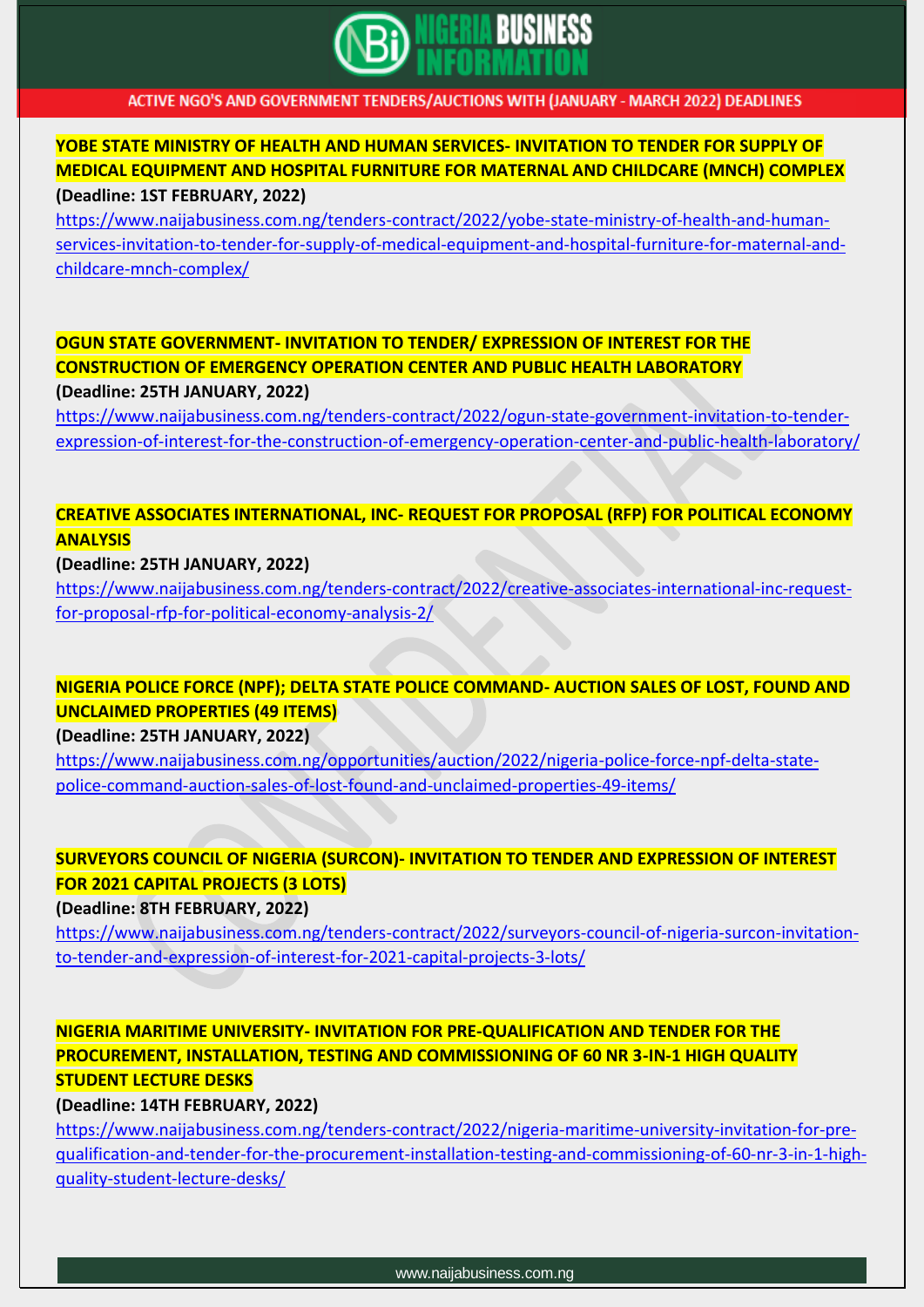

**FEDERAL MEDICAL CENTRE, YOLA- INVITATION TO TENDER FOR 2022 MAIN CAPITAL PROJECTS (4 LOTS) (Deadline: 21ST FEBRUARY, 2022)**

[https://www.naijabusiness.com.ng/tenders-contract/2022/federal-medical-centre-yola-invitation-to](https://www.naijabusiness.com.ng/tenders-contract/2022/federal-medical-centre-yola-invitation-to-tender-for-2022-main-capital-projects-4-lots/)[tender-for-2022-main-capital-projects-4-lots/](https://www.naijabusiness.com.ng/tenders-contract/2022/federal-medical-centre-yola-invitation-to-tender-for-2022-main-capital-projects-4-lots/)

### **ACHIEVING HEALTH NIGERIA INITIATIVE (AHNI) – REQUEST FOR PROPOSAL (RFP) FOR PAYROLL MANAGEMENT SERVICES**

**(Deadline: 25TH JANUARY, 2022)**

[https://www.naijabusiness.com.ng/tenders-contract/2022/achieving-health-nigeria-initiative-ahni](https://www.naijabusiness.com.ng/tenders-contract/2022/achieving-health-nigeria-initiative-ahni-request-for-proposal-rfp-for-payroll-management-services-2/)[request-for-proposal-rfp-for-payroll-management-services-2/](https://www.naijabusiness.com.ng/tenders-contract/2022/achieving-health-nigeria-initiative-ahni-request-for-proposal-rfp-for-payroll-management-services-2/)

### **FAMILY HEALTH INTERNATIONAL (FHI360)/ACHIEVING HEALTH NIGERIA INITIATIVE (AHNI) – INVITATION TO TENDER FOR IPAC-TB-HTS LABORATORY CONSUMABLES**

**(Deadline: 25TH JANUARY, 2022)**

[https://www.naijabusiness.com.ng/tenders-contract/2022/family-health-international-fhi360-achieving](https://www.naijabusiness.com.ng/tenders-contract/2022/family-health-international-fhi360-achieving-health-nigeria-initiative-ahni-invitation-to-tender-for-ipac-tb-hts-laboratory-consumables/)[health-nigeria-initiative-ahni-invitation-to-tender-for-ipac-tb-hts-laboratory-consumables/](https://www.naijabusiness.com.ng/tenders-contract/2022/family-health-international-fhi360-achieving-health-nigeria-initiative-ahni-invitation-to-tender-for-ipac-tb-hts-laboratory-consumables/)

### **PLAN INTERNATIONAL NIGERIA- REQUEST FOR PROPOSAL (RFP) FOR SUPPLY AND INSTALLATION OF HYBRID SOLAR INVERTER SYSTEM IN BORNO AND YOBE STATE OF NIGERIA**

**(Deadline: 25TH JANUARY, 2022)**

[https://www.naijabusiness.com.ng/tenders-contract/2022/plan-international-nigeria-request-for](https://www.naijabusiness.com.ng/tenders-contract/2022/plan-international-nigeria-request-for-proposal-rfp-for-supply-and-installation-of-hybrid-solar-inverter-system-in-borno-and-yobe-state-of-nigeria/)[proposal-rfp-for-supply-and-installation-of-hybrid-solar-inverter-system-in-borno-and-yobe-state-of](https://www.naijabusiness.com.ng/tenders-contract/2022/plan-international-nigeria-request-for-proposal-rfp-for-supply-and-installation-of-hybrid-solar-inverter-system-in-borno-and-yobe-state-of-nigeria/)[nigeria/](https://www.naijabusiness.com.ng/tenders-contract/2022/plan-international-nigeria-request-for-proposal-rfp-for-supply-and-installation-of-hybrid-solar-inverter-system-in-borno-and-yobe-state-of-nigeria/)

**PLAN INTERNATIONAL NIGERIA- REQUEST FOR PROPOSAL (RFP) FOR CONSTRUCTION OF SOLAR POWERED BOREHOLE & TEMPORARY LEARNING SPACE, REHAB OF CLASSROOM & GENDER RESPONSIVE LATRINE ACROSS 5 LGA'S IN BORNO AND YOBE STATE**

**(Deadline: 4TH FEBRUARY, 2022)**

[https://www.naijabusiness.com.ng/tenders-contract/2022/plan-international-nigeria-request-for](https://www.naijabusiness.com.ng/tenders-contract/2022/plan-international-nigeria-request-for-proposal-rfp-for-construction-of-solar-powered-borehole-temporary-learning-space-rehab-of-classroom-gender-responsive-latrine-across-5-lgas-in-b/)[proposal-rfp-for-construction-of-solar-powered-borehole-temporary-learning-space-rehab-of-classroom](https://www.naijabusiness.com.ng/tenders-contract/2022/plan-international-nigeria-request-for-proposal-rfp-for-construction-of-solar-powered-borehole-temporary-learning-space-rehab-of-classroom-gender-responsive-latrine-across-5-lgas-in-b/)[gender-responsive-latrine-across-5-lgas-in-b/](https://www.naijabusiness.com.ng/tenders-contract/2022/plan-international-nigeria-request-for-proposal-rfp-for-construction-of-solar-powered-borehole-temporary-learning-space-rehab-of-classroom-gender-responsive-latrine-across-5-lgas-in-b/)

### **EKITI STATE UNIVERSAL BASIC EDUCATION BOARD (EKSUBEB)- INVITATION TO TENDER FOR THE 2020 AND 2021 UBEC/SUBEB INTERVENTION PROJECTS (9 LOTS)**

**(Deadline: 22ND FEBRUARY, 2022)**

[https://www.naijabusiness.com.ng/tenders-contract/2022/ekiti-state-universal-basic-education-board](https://www.naijabusiness.com.ng/tenders-contract/2022/ekiti-state-universal-basic-education-board-eksubeb-invitation-to-tender-for-the-2020-and-2021-ubec-subeb-intervention-projects-9-lots/)[eksubeb-invitation-to-tender-for-the-2020-and-2021-ubec-subeb-intervention-projects-9-lots/](https://www.naijabusiness.com.ng/tenders-contract/2022/ekiti-state-universal-basic-education-board-eksubeb-invitation-to-tender-for-the-2020-and-2021-ubec-subeb-intervention-projects-9-lots/)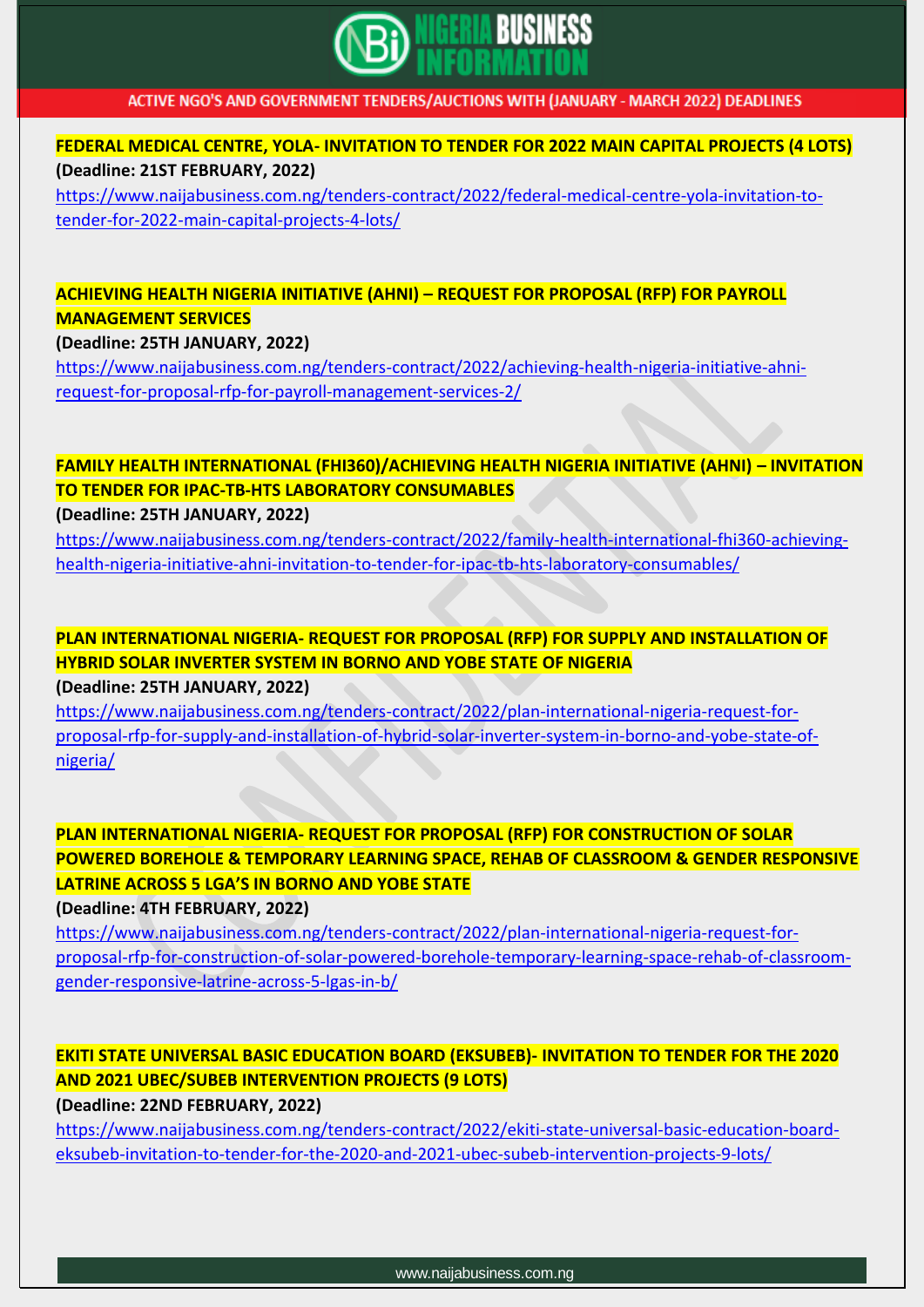

**UNITED STATES EMBASSY, ABUJA - AUCTION SALES OF USED FURNITURE, APPLIANCES AND VEHICLES (Deadline: 25TH JANUARY, 2022)**

[https://www.naijabusiness.com.ng/opportunities/auction/2022/united-states-embassy-abuja-auction](https://www.naijabusiness.com.ng/opportunities/auction/2022/united-states-embassy-abuja-auction-sales-of-used-furniture-appliances-and-vehicles/)[sales-of-used-furniture-appliances-and-vehicles/](https://www.naijabusiness.com.ng/opportunities/auction/2022/united-states-embassy-abuja-auction-sales-of-used-furniture-appliances-and-vehicles/)

### **MOBIL PRODUCING NIGERIA UNLIMITED- INVITATION TO TENDER FOR THE PROVISION OF OFFSHORE CONTAINERS AND BASKETS FOR MPN LOCATIONS**

**(Deadline: 31ST JANUARY, 2022)**

[https://www.naijabusiness.com.ng/tenders-contract/2022/mobil-producing-nigeria-unlimited-invitation](https://www.naijabusiness.com.ng/tenders-contract/2022/mobil-producing-nigeria-unlimited-invitation-to-tender-for-the-provision-of-offshore-containers-and-baskets-for-mpn-locations/)[to-tender-for-the-provision-of-offshore-containers-and-baskets-for-mpn-locations/](https://www.naijabusiness.com.ng/tenders-contract/2022/mobil-producing-nigeria-unlimited-invitation-to-tender-for-the-provision-of-offshore-containers-and-baskets-for-mpn-locations/)

### **ECONOMIC COMMUNITY OF WEST AFRICAN STATES (ECOWAS) COMMISSION- INVITATION TO BID FOR CONSULTANCY SERVICES (SELECTION OF A SENIOR PROJECT MANAGEMENT AND ADMINISTRATIVE COORDINATION SPECIALIST)**

#### **(Deadline: 31ST JANUARY, 2022)**

[https://www.naijabusiness.com.ng/tenders-contract/2022/economic-community-of-west-african-states](https://www.naijabusiness.com.ng/tenders-contract/2022/economic-community-of-west-african-states-ecowas-commission-invitation-to-bid-for-consultancy-services-selection-of-a-senior-project-management-and-administrative-coordination-specialist/)[ecowas-commission-invitation-to-bid-for-consultancy-services-selection-of-a-senior-project-management](https://www.naijabusiness.com.ng/tenders-contract/2022/economic-community-of-west-african-states-ecowas-commission-invitation-to-bid-for-consultancy-services-selection-of-a-senior-project-management-and-administrative-coordination-specialist/)[and-administrative-coordination-specialist/](https://www.naijabusiness.com.ng/tenders-contract/2022/economic-community-of-west-african-states-ecowas-commission-invitation-to-bid-for-consultancy-services-selection-of-a-senior-project-management-and-administrative-coordination-specialist/)

### **FEDERAL UNIVERSITY WUKARI, TARABA STATE- PRE-QUALIFICATION OF CONTRACTORS FOR THE YEAR 2022 NATIONAL SHOPPING AND INTERNALLY GENERATED REVENUE PROJECTS (3 LOTS)**

**(Deadline: 31ST JANUARY, 2022)**

[https://www.naijabusiness.com.ng/tenders-contract/2022/federal-university-wukari-taraba-state-pre](https://www.naijabusiness.com.ng/tenders-contract/2022/federal-university-wukari-taraba-state-pre-qualification-of-contractors-for-the-year-2022-national-shopping-and-internally-generated-revenue-projects-3-lots/)[qualification-of-contractors-for-the-year-2022-national-shopping-and-internally-generated-revenue](https://www.naijabusiness.com.ng/tenders-contract/2022/federal-university-wukari-taraba-state-pre-qualification-of-contractors-for-the-year-2022-national-shopping-and-internally-generated-revenue-projects-3-lots/)[projects-3-lots/](https://www.naijabusiness.com.ng/tenders-contract/2022/federal-university-wukari-taraba-state-pre-qualification-of-contractors-for-the-year-2022-national-shopping-and-internally-generated-revenue-projects-3-lots/)

### **BRITISH DEPUTY HIGH COMMISSION, LAGOS- AUCTION SALES OF USED AND SCRAPPED VEHICLES (8 ITEMS)**

#### **(Deadline: 28TH JANUARY, 2022)**

[https://www.naijabusiness.com.ng/opportunities/auction/2022/british-deputy-high-commission-lagos](https://www.naijabusiness.com.ng/opportunities/auction/2022/british-deputy-high-commission-lagos-auction-sales-of-used-and-scrapped-vehicles-8-items/)[auction-sales-of-used-and-scrapped-vehicles-8-items/](https://www.naijabusiness.com.ng/opportunities/auction/2022/british-deputy-high-commission-lagos-auction-sales-of-used-and-scrapped-vehicles-8-items/)

### **EGBEDA LOCAL GOVERNMENT, IBADAN, OYO STATE- INVITATION TO BID FOR EXECUTIONS OF PROJECTS (2 LOT)**

**(Deadline: 25TH JANUARY, 2022)**

[https://www.naijabusiness.com.ng/tenders-contract/2022/egbeda-local-government-ibadan-oyo-state](https://www.naijabusiness.com.ng/tenders-contract/2022/egbeda-local-government-ibadan-oyo-state-invitation-to-bid-for-executions-of-projects-2-lot/)[invitation-to-bid-for-executions-of-projects-2-lot/](https://www.naijabusiness.com.ng/tenders-contract/2022/egbeda-local-government-ibadan-oyo-state-invitation-to-bid-for-executions-of-projects-2-lot/)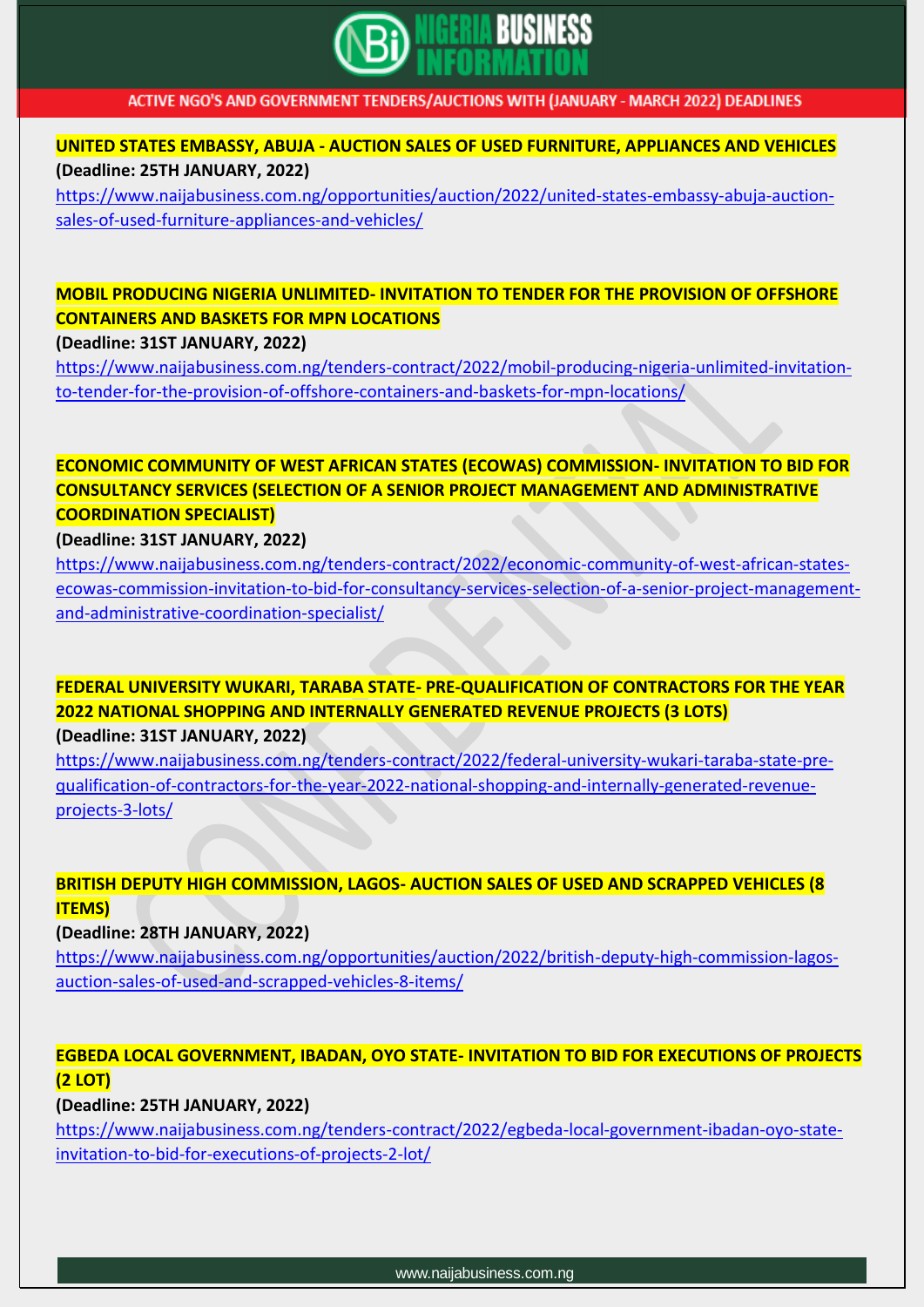

#### **SHELL NIGERIA EXPLORATION AND PETROLEUM DEVELOPMENT COMPANY OF NIGERIA (SNEPCO)- INVITATION TO TENDER FOR INTEGRATED FACILITY MANAGEMENT (IFM) SERVICES FOR LAGOS AND ABUJA**

#### **(Deadline: 27TH JANUARY, 2022)**

[https://www.naijabusiness.com.ng/tenders-contract/2022/shell-nigeria-exploration-and-petroleum](https://www.naijabusiness.com.ng/tenders-contract/2022/shell-nigeria-exploration-and-petroleum-development-company-of-nigeria-snepco-invitation-to-tender-for-integrated-facility-management-ifm-services-for-lagos-and-abuja/)[development-company-of-nigeria-snepco-invitation-to-tender-for-integrated-facility-management-ifm](https://www.naijabusiness.com.ng/tenders-contract/2022/shell-nigeria-exploration-and-petroleum-development-company-of-nigeria-snepco-invitation-to-tender-for-integrated-facility-management-ifm-services-for-lagos-and-abuja/)[services-for-lagos-and-abuja/](https://www.naijabusiness.com.ng/tenders-contract/2022/shell-nigeria-exploration-and-petroleum-development-company-of-nigeria-snepco-invitation-to-tender-for-integrated-facility-management-ifm-services-for-lagos-and-abuja/)

### **THE SHELL PETROLEUM DEVELOPMENT COMPANY OF NIGERIA LIMITED (SPDC)- INVITATION TO TENDER FOR THE PROVISION OF SUPPORT AND PROFESSIONAL SERVICES FOR REAL ESTATE PROJECTS (7 LOTS) (Deadline: 27TH JANUARY, 2022)**

[https://www.naijabusiness.com.ng/tenders-contract/2022/the-shell-petroleum-development-company-of](https://www.naijabusiness.com.ng/tenders-contract/2022/the-shell-petroleum-development-company-of-nigeria-limited-spdc-invitation-to-tender-for-the-provision-of-support-and-professional-services-for-real-estate-projects-7-lots/)[nigeria-limited-spdc-invitation-to-tender-for-the-provision-of-support-and-professional-services-for-real](https://www.naijabusiness.com.ng/tenders-contract/2022/the-shell-petroleum-development-company-of-nigeria-limited-spdc-invitation-to-tender-for-the-provision-of-support-and-professional-services-for-real-estate-projects-7-lots/)[estate-projects-7-lots/](https://www.naijabusiness.com.ng/tenders-contract/2022/the-shell-petroleum-development-company-of-nigeria-limited-spdc-invitation-to-tender-for-the-provision-of-support-and-professional-services-for-real-estate-projects-7-lots/)

#### **EKITI STATE GOVERNMENT MINISTRY OF WORKS AND TRANSPORTATION-INVITATION TO TENDER FOR CONSTRUCTION/REHABILITATION OF SOME SELECTED ROADS IN THE STATE (11 LOTS) (Deadline: 1ST FEBRUARY, 2022)**

[https://www.naijabusiness.com.ng/tenders-contract/2022/ekiti-state-government-ministry-of-works-and](https://www.naijabusiness.com.ng/tenders-contract/2022/ekiti-state-government-ministry-of-works-and-transportation-invitation-to-tender-for-construction-rehabilitation-of-some-selected-roads-in-the-state-11-lots/)[transportation-invitation-to-tender-for-construction-rehabilitation-of-some-selected-roads-in-the-state-](https://www.naijabusiness.com.ng/tenders-contract/2022/ekiti-state-government-ministry-of-works-and-transportation-invitation-to-tender-for-construction-rehabilitation-of-some-selected-roads-in-the-state-11-lots/)[11-lots/](https://www.naijabusiness.com.ng/tenders-contract/2022/ekiti-state-government-ministry-of-works-and-transportation-invitation-to-tender-for-construction-rehabilitation-of-some-selected-roads-in-the-state-11-lots/)

**EKITI STATE RURAL WATER AND ENVIRONMENTAL SANITATION AGENCY (EKRUWASSA)- INVITATION TO TENDER FOR THE CONSTRUCTION OF WATER AND SANITATION FACILITIES**

**(Deadline: 25TH JANUARY, 2022)**

[https://www.naijabusiness.com.ng/tenders-contract/2022/ekiti-state-rural-water-and-environmental](https://www.naijabusiness.com.ng/tenders-contract/2022/ekiti-state-rural-water-and-environmental-sanitation-agency-ekruwassa-invitation-to-tender-for-the-construction-of-water-and-sanitation-facilities/)[sanitation-agency-ekruwassa-invitation-to-tender-for-the-construction-of-water-and-sanitation-facilities/](https://www.naijabusiness.com.ng/tenders-contract/2022/ekiti-state-rural-water-and-environmental-sanitation-agency-ekruwassa-invitation-to-tender-for-the-construction-of-water-and-sanitation-facilities/)

**OYO STATE GOVERNMENT; IBADAN URBAN FLOOD MANAGEMENT PROJECT (IUFMP)- REQUEST FOR EXPRESSIONS OF INTEREST FOR CONSULTANCY SERVICES IN CONTRACT MANAGEMENT AND HYDRAULICS**

**(Deadline: 1ST FEBRUARY, 2022)**

[https://www.naijabusiness.com.ng/tenders-contract/2022/oyo-state-government-ibadan-urban-flood](https://www.naijabusiness.com.ng/tenders-contract/2022/oyo-state-government-ibadan-urban-flood-management-project-iufmp-request-for-expressions-of-interest-for-consultancy-services-in-contract-management-and-hydraulics/)[management-project-iufmp-request-for-expressions-of-interest-for-consultancy-services-in-contract](https://www.naijabusiness.com.ng/tenders-contract/2022/oyo-state-government-ibadan-urban-flood-management-project-iufmp-request-for-expressions-of-interest-for-consultancy-services-in-contract-management-and-hydraulics/)[management-and-hydraulics/](https://www.naijabusiness.com.ng/tenders-contract/2022/oyo-state-government-ibadan-urban-flood-management-project-iufmp-request-for-expressions-of-interest-for-consultancy-services-in-contract-management-and-hydraulics/)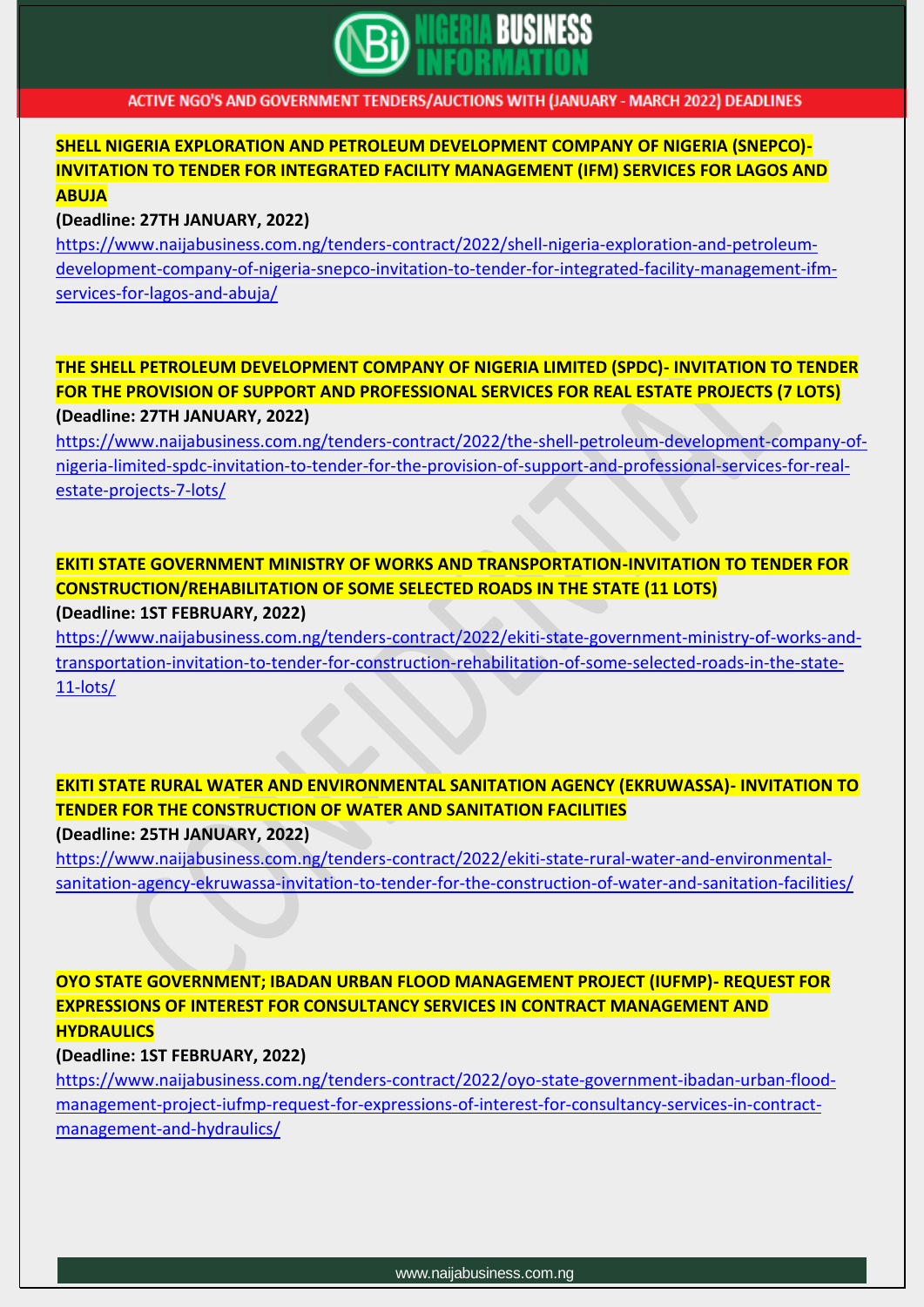

**FEDERAL MINISTRY OF WATER RESOURCES – NIGERIA SUSTAINABLE URBAN AND RURAL WATER SUPPLY, SANITATION AND HYGIENE PROGRAMME- REQUEST FOR EXPRESSION OF INTEREST FOR CONSULTANCY SERVICES AS INDEPENDENT VERIFICATION AGENCY FOR THE NG-SURWASH PROGRAMME (Deadline: 1ST FEBRUARY, 2022)**

[https://www.naijabusiness.com.ng/tenders-contract/2022/federal-ministry-of-water-resources-nigeria](https://www.naijabusiness.com.ng/tenders-contract/2022/federal-ministry-of-water-resources-nigeria-sustainable-urban-and-rural-water-supply-sanitation-and-hygiene-programme-request-for-expression-of-interest-for-consultancy-services-as-indepen/)[sustainable-urban-and-rural-water-supply-sanitation-and-hygiene-programme-request-for-expression-of](https://www.naijabusiness.com.ng/tenders-contract/2022/federal-ministry-of-water-resources-nigeria-sustainable-urban-and-rural-water-supply-sanitation-and-hygiene-programme-request-for-expression-of-interest-for-consultancy-services-as-indepen/)[interest-for-consultancy-services-as-indepen/](https://www.naijabusiness.com.ng/tenders-contract/2022/federal-ministry-of-water-resources-nigeria-sustainable-urban-and-rural-water-supply-sanitation-and-hygiene-programme-request-for-expression-of-interest-for-consultancy-services-as-indepen/)

**FEDERAL CAPITAL TERRITORY ADMINISTRATION (FCTA)- INVITATION TO TENDER AND REQUEST FOR EXPRESSION OF INTEREST FOR THE SUPPLY OF GOODS, WORKS AND SERVICES FOR THE SECRETARIATS, DEPARTMENTS AND AGENCIES (SDA) OF THE FEDERAL CAPITAL TERRITORY ADMINISTRATION (FCTA) UNDER THE 2021 STATUTORY APPROPRIATION ACT (20 LOTS)**

**(Deadline: 10TH FEBRUARY, 2022)**

[https://www.naijabusiness.com.ng/tenders-contract/2022/federal-capital-territory-administration-fcta](https://www.naijabusiness.com.ng/tenders-contract/2022/federal-capital-territory-administration-fcta-invitation-to-tender-and-request-for-expression-of-interest-for-the-supply-of-goods-works-and-services-for-the-secretariats-departments-and-agencies-2/)[invitation-to-tender-and-request-for-expression-of-interest-for-the-supply-of-goods-works-and-services](https://www.naijabusiness.com.ng/tenders-contract/2022/federal-capital-territory-administration-fcta-invitation-to-tender-and-request-for-expression-of-interest-for-the-supply-of-goods-works-and-services-for-the-secretariats-departments-and-agencies-2/)[for-the-secretariats-departments-and-agencies-2/](https://www.naijabusiness.com.ng/tenders-contract/2022/federal-capital-territory-administration-fcta-invitation-to-tender-and-request-for-expression-of-interest-for-the-supply-of-goods-works-and-services-for-the-secretariats-departments-and-agencies-2/)

### **OFFICE OF THE HEAD OF CIVIL SERVICE OF THE FEDERATION (OHCSF)- REQUEST FOR EXPRESSION OF INTEREST FROM INSURANCE BROKERS FOR GROUP LIFE ASSURANCE TO COVER EMPLOYEES OF THE FEDERAL GOVERNMENT FOR 2022/2023**

**(Deadline: 31ST JANUARY, 2022)**

[https://www.naijabusiness.com.ng/tenders-contract/2021/office-of-the-head-of-civil-service-of-the](https://www.naijabusiness.com.ng/tenders-contract/2021/office-of-the-head-of-civil-service-of-the-federation-ohcsf-request-for-expression-of-interest-from-insurance-brokers-for-group-life-assurance-to-cover-employees-of-the-federal-government-for-2022/)[federation-ohcsf-request-for-expression-of-interest-from-insurance-brokers-for-group-life-assurance-to](https://www.naijabusiness.com.ng/tenders-contract/2021/office-of-the-head-of-civil-service-of-the-federation-ohcsf-request-for-expression-of-interest-from-insurance-brokers-for-group-life-assurance-to-cover-employees-of-the-federal-government-for-2022/)[cover-employees-of-the-federal-government-for-2022/](https://www.naijabusiness.com.ng/tenders-contract/2021/office-of-the-head-of-civil-service-of-the-federation-ohcsf-request-for-expression-of-interest-from-insurance-brokers-for-group-life-assurance-to-cover-employees-of-the-federal-government-for-2022/)

### **FEDERAL MINISTRY OF ENVIRONMENT- REQUEST FOR BID FOR THE PROCUREMENT AND INSTALLATION OF GEOCHEMICAL, HYDROLOGICAL, CHEMICAL LABORATORY, AIR POLLUTION AND HEAVY METAL EQUIPMENT FOR UNILAG, CENTRE OF EXCELLENCE**

**(Deadline: 27TH JANUARY, 2022)**

[https://www.naijabusiness.com.ng/tenders-contract/2021/federal-ministry-of-environment-request-for](https://www.naijabusiness.com.ng/tenders-contract/2021/federal-ministry-of-environment-request-for-bid-for-the-procurement-and-installation-of-geochemical-hydrological-chemical-laboratory-air-pollution-and-heavy-metal-equipment-for-unilag-centre-of-e/)[bid-for-the-procurement-and-installation-of-geochemical-hydrological-chemical-laboratory-air-pollution](https://www.naijabusiness.com.ng/tenders-contract/2021/federal-ministry-of-environment-request-for-bid-for-the-procurement-and-installation-of-geochemical-hydrological-chemical-laboratory-air-pollution-and-heavy-metal-equipment-for-unilag-centre-of-e/)[and-heavy-metal-equipment-for-unilag-centre-of-e/](https://www.naijabusiness.com.ng/tenders-contract/2021/federal-ministry-of-environment-request-for-bid-for-the-procurement-and-installation-of-geochemical-hydrological-chemical-laboratory-air-pollution-and-heavy-metal-equipment-for-unilag-centre-of-e/)

### **KADUNA STATE GOVERNMENT/KADUNA STATE AGRO PROCESSING, PRODUCTIVITY ENHANCEMENT AND LIVELIHOOD IMPROVEMENT SUPPORT (APPEALS) PROJECT- REQUEST TO BID FOR THE CONSTRUCTION OF 13.30KM FARM ACCESS ROAD**

**(Deadline: 25TH JANUARY, 2022)**

[https://www.naijabusiness.com.ng/tenders-contract/2021/kaduna-state-government-kaduna-state-agro](https://www.naijabusiness.com.ng/tenders-contract/2021/kaduna-state-government-kaduna-state-agro-processing-productivity-enhancement-and-livelihood-improvement-support-appeals-project-request-to-bid-for-the-construction-of-13-30km-farm-access-road/)[processing-productivity-enhancement-and-livelihood-improvement-support-appeals-project-request-to](https://www.naijabusiness.com.ng/tenders-contract/2021/kaduna-state-government-kaduna-state-agro-processing-productivity-enhancement-and-livelihood-improvement-support-appeals-project-request-to-bid-for-the-construction-of-13-30km-farm-access-road/)[bid-for-the-construction-of-13-30km-farm-access-road/](https://www.naijabusiness.com.ng/tenders-contract/2021/kaduna-state-government-kaduna-state-agro-processing-productivity-enhancement-and-livelihood-improvement-support-appeals-project-request-to-bid-for-the-construction-of-13-30km-farm-access-road/)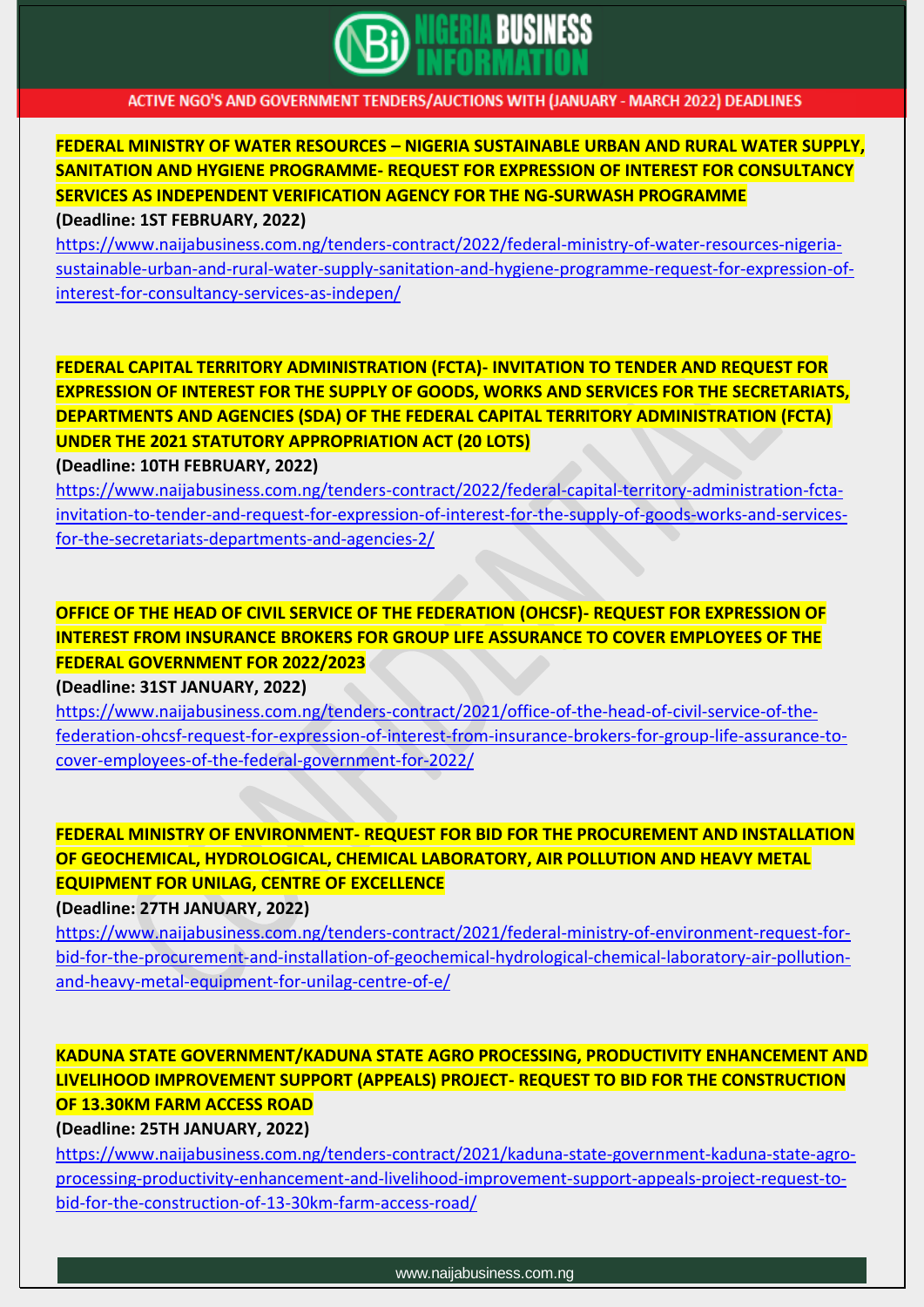

### **JAHUN LOCAL GOVERNMENT COUNCIL, JIGAWA STATE- INVITATION FOR PRE-QUALIFICATION/INVITATION TO TENDER PROCUREMENT OF CONSTRUCTIONS OF SARDAUNA PRIMARY HEALTH CARE OFFICE**

#### **(Deadline: 31ST JANUARY, 2022)**

[https://www.naijabusiness.com.ng/tenders-contract/2021/jahun-local-government-council-jigawa-state](https://www.naijabusiness.com.ng/tenders-contract/2021/jahun-local-government-council-jigawa-state-invitation-for-pre-qualification-invitation-to-tender-procurement-of-constructions-of-sardauna-primary-health-care-office/)[invitation-for-pre-qualification-invitation-to-tender-procurement-of-constructions-of-sardauna-primary](https://www.naijabusiness.com.ng/tenders-contract/2021/jahun-local-government-council-jigawa-state-invitation-for-pre-qualification-invitation-to-tender-procurement-of-constructions-of-sardauna-primary-health-care-office/)[health-care-office/](https://www.naijabusiness.com.ng/tenders-contract/2021/jahun-local-government-council-jigawa-state-invitation-for-pre-qualification-invitation-to-tender-procurement-of-constructions-of-sardauna-primary-health-care-office/)

### **NIGERIAN ELECTRICITY REGULATORY COMMISSION (NERC)- INVITATION TO TENDER FOR GOODS AND WORKS (12 LOTS)**

**DEADLINE: 9TH MARCH 2022**

[https://www.naijabusiness.com.ng/tenders-contract/2022/nigerian-electricity-regulatory-commission](https://www.naijabusiness.com.ng/tenders-contract/2022/nigerian-electricity-regulatory-commission-nerc-invitation-to-tender-for-goods-and-works-12-lots/)[nerc-invitation-to-tender-for-goods-and-works-12-lots/](https://www.naijabusiness.com.ng/tenders-contract/2022/nigerian-electricity-regulatory-commission-nerc-invitation-to-tender-for-goods-and-works-12-lots/)

# **INDEPENDENT NATIONAL ELECTORAL COMMISSION (INEC)- INVITATION FOR PRE-QUALIFICATION / TENDER FOR EXECUTION OF PROJECTS (57 LOTS)**

#### **DEADLINE: 23RD FEBRUARY, 2022**

[https://www.naijabusiness.com.ng/tenders-contract/2022/independent-national-electoral-commission](https://www.naijabusiness.com.ng/tenders-contract/2022/independent-national-electoral-commission-inec-invitation-for-pre-qualification-tender-for-execution-of-projects-57-lots/)[inec-invitation-for-pre-qualification-tender-for-execution-of-projects-57-lots/](https://www.naijabusiness.com.ng/tenders-contract/2022/independent-national-electoral-commission-inec-invitation-for-pre-qualification-tender-for-execution-of-projects-57-lots/)

**CARITAS NIGERIA - REQUEST TO QUOTE FOR THE SUPPLY OF LAB CONSUMABLES (27 LOTS) DEADLINE: 31ST JANUARY, 2022**

[https://www.naijabusiness.com.ng/tenders-contract/2022/caritas-nigeria-request-to-quote-for-the](https://www.naijabusiness.com.ng/tenders-contract/2022/caritas-nigeria-request-to-quote-for-the-supply-of-lab-consumables-27-lots/)[supply-of-lab-consumables-27-lots/](https://www.naijabusiness.com.ng/tenders-contract/2022/caritas-nigeria-request-to-quote-for-the-supply-of-lab-consumables-27-lots/)

# **TOOLKIT:** ARE YOU NEW TO TENDER/CONTRACT BIDDING **AND NEED ASSISTANCE? Click Here**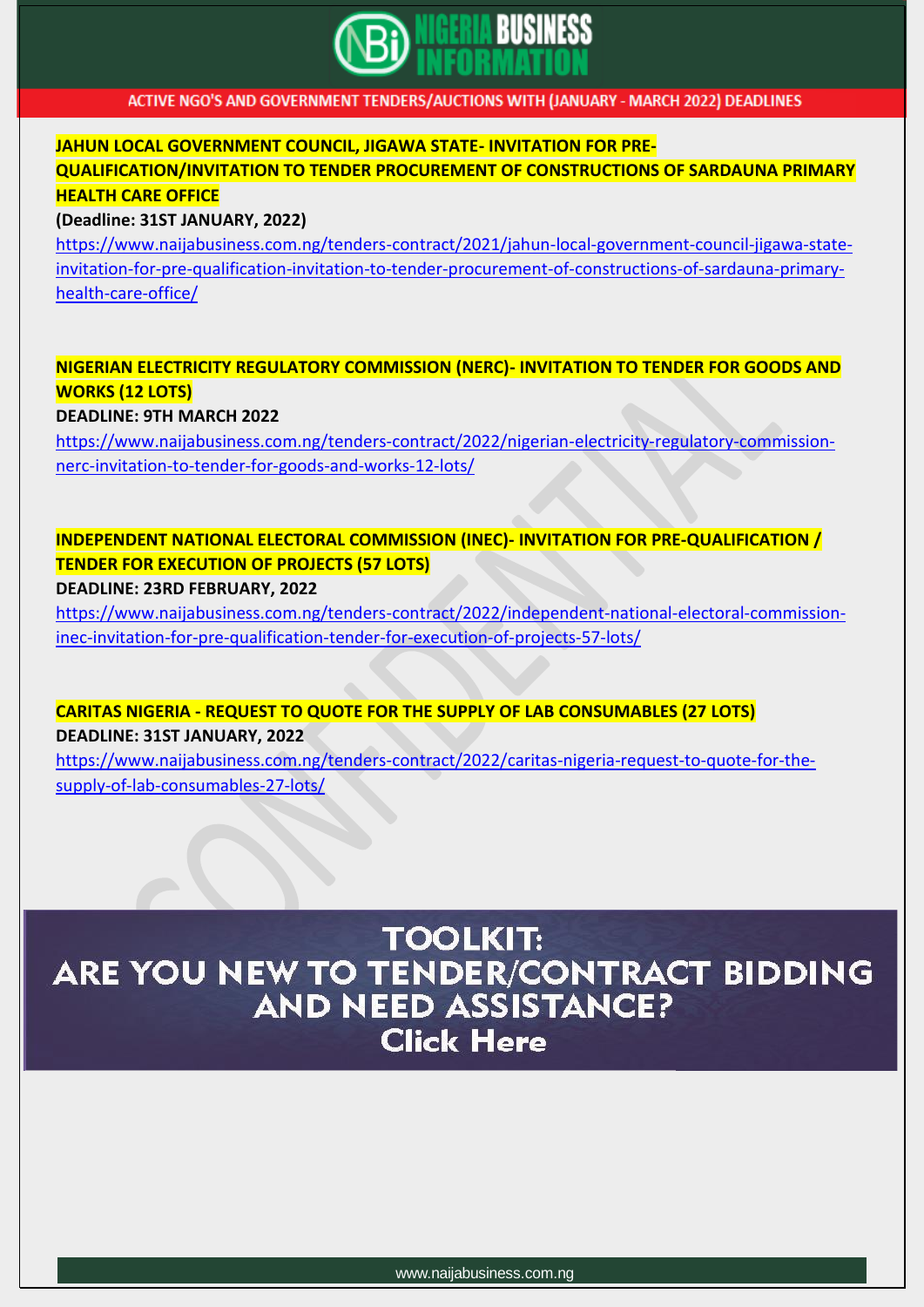

### **ACCESS THESE FREE GUIDES ON HOW TO GET STARTED WITH TENDERS BIDDING**

**Five (5) Certificate required to bid for Federal Tenders & Contracts in Nigeria and How to obtain them**

[https://www.naijabusiness.com.ng/featured/2020/federal-contractor-five-5-certificate](https://www.naijabusiness.com.ng/featured/2020/federal-contractor-five-5-certificate-required-to-bid-for-federal-tenders-contracts-in-nigeria/)[required-to-bid-for-federal-tenders-contracts-in-nigeria/](https://www.naijabusiness.com.ng/featured/2020/federal-contractor-five-5-certificate-required-to-bid-for-federal-tenders-contracts-in-nigeria/)

**How to Register as Cross River State Government Contractor Online** [https://www.naijabusiness.com.ng/news/2021/how-to-register-as-cross-river-state](https://www.naijabusiness.com.ng/news/2021/how-to-register-as-cross-river-state-government-contractor-online/)[government-contractor-online/](https://www.naijabusiness.com.ng/news/2021/how-to-register-as-cross-river-state-government-contractor-online/)

**How to Register as Rivers State Government Contractor and Service Providers** [https://www.naijabusiness.com.ng/featured/2020/how-to-register-as-rivers-state](https://www.naijabusiness.com.ng/featured/2020/how-to-register-as-rivers-state-government-contractor-and-service-providers/)[government-contractor-and-service-providers/](https://www.naijabusiness.com.ng/featured/2020/how-to-register-as-rivers-state-government-contractor-and-service-providers/)

**Full Guide to Registration as Oyo State Government Contractor, Supplier or Consultant** [https://www.naijabusiness.com.ng/featured/2020/register-lagos-state-government](https://www.naijabusiness.com.ng/featured/2020/register-lagos-state-government-contractor-bid-contracts/)[contractor-bid-contracts/](https://www.naijabusiness.com.ng/featured/2020/register-lagos-state-government-contractor-bid-contracts/)

**Detailed Guide on How to Register as Lagos State Government Contractor, Supplier, or Consultant**

[https://www.naijabusiness.com.ng/featured/2020/register-lagos-state-government](https://www.naijabusiness.com.ng/featured/2020/register-lagos-state-government-contractor-bid-contracts/)[contractor-bid-contracts/](https://www.naijabusiness.com.ng/featured/2020/register-lagos-state-government-contractor-bid-contracts/)

**How to access NGO Tenders, Embassies and Intl. Bodies Contracts in Nigeria** [https://www.naijabusiness.com.ng/news/2021/how-to-access-ngo-tenders-embassies-and](https://www.naijabusiness.com.ng/news/2021/how-to-access-ngo-tenders-embassies-and-intl-bodies-contracts-in-nigeria/)[intl-bodies-contracts-in-nigeria/](https://www.naijabusiness.com.ng/news/2021/how-to-access-ngo-tenders-embassies-and-intl-bodies-contracts-in-nigeria/)

**How to Register a Bidder/Supplier Account with UNIDO (UN Agency)** [https://www.naijabusiness.com.ng/featured/2020/how-to-register-a-bidder-supplier](https://www.naijabusiness.com.ng/featured/2020/how-to-register-a-bidder-supplier-account-with-unido-un-agency/)[account-with-unido-un-agency/](https://www.naijabusiness.com.ng/featured/2020/how-to-register-a-bidder-supplier-account-with-unido-un-agency/)

**How to Register as a United Nations (UN) Vendor (Contractor and Supplier)** [https://www.naijabusiness.com.ng/featured/2019/register-united-nations-un-vendor](https://www.naijabusiness.com.ng/featured/2019/register-united-nations-un-vendor-contractor-supplier/)[contractor-supplier/](https://www.naijabusiness.com.ng/featured/2019/register-united-nations-un-vendor-contractor-supplier/)